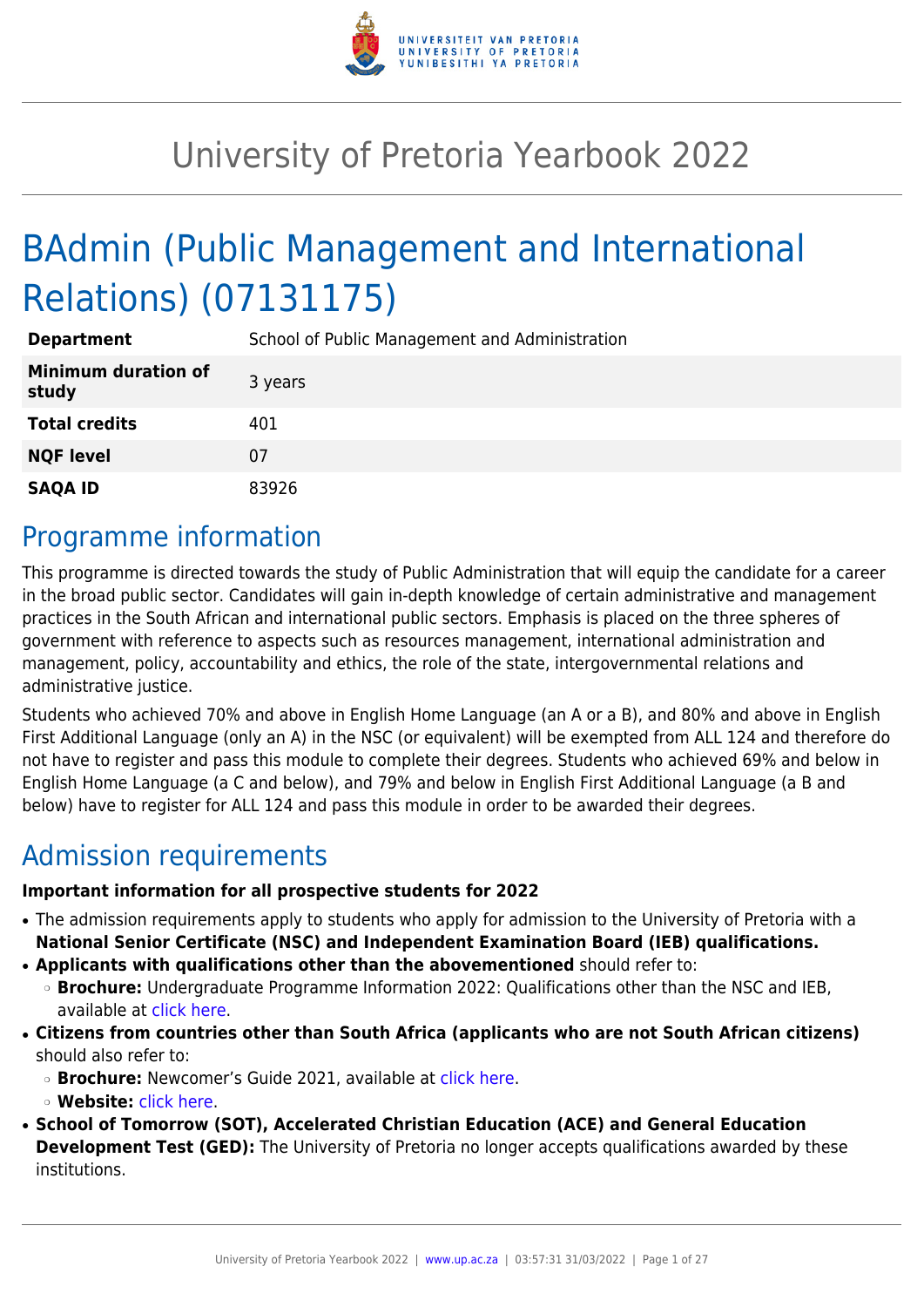

● **National Certificate (Vocational) (NCV) Level 4:** The University of Pretoria may consider NCV candidates, provided they meet the exemption for bachelor's status criteria and the programme requirements.

## **Transferring students**

A transferring student is a student who, at the time of application for a degree programme at the University of Pretoria (UP) –

● is a registered student at another tertiary institution, **or** was previously registered at another tertiary institution and did not complete the programme enrolled for at that institution, and is not currently enrolled at a tertiary institution, **or** has completed studies at another tertiary institution, but is not currently enrolled at a tertiary institution, **or** has started with tertiary studies at UP, then moved to another tertiary institution and wants to be readmitted at UP.

A transferring student will be considered for admission based on

- an NSC or equivalent qualification with exemption to bachelor's or diploma studies (whichever is applicable); **and** meeting the minimum faculty-specific subject requirements at NSC or tertiary level; **or** having completed a higher certificate at a tertiary institution with faculty-specific subjects/modules passed (equal to or more than 50%), as well as complying with faculty rules on admission;
- previous academic performance (must have passed all modules registered for up to the closing date of application ) or as per faculty regulation/promotion requirements;
- a certificate of good conduct.

**Note:** Students who have been dismissed at the previous institution due to poor academic performance, will not be considered for admission to UP.

## **Returning students**

A returning student is a student who, at the time of application for a degree programme –

● is a registered student at UP, and wants to transfer to another degree at UP, **or** was previously registered at UP and did not complete the programme enrolled for, and did not enrol at another tertiary institution in the meantime (including students who applied for leave of absence), **or** has completed studies at UP, but is not currently enrolled or was not enrolled at another tertiary institution after graduation.

A returning student will be considered for admission based on

- an NSC or equivalent qualification with exemption to bachelor's or diploma studies (whichever is applicable); **and** meeting the minimum faculty-specific subject requirements at NSC or tertiary level; **or** previous academic performance (should have a cumulative weighted average of at least 50% for the programme enrolled for);
- having applied for and was granted leave of absence.

**Note:** Students who have been excluded/dismissed from a faculty due to poor academic performance may be considered for admission to another programme at UP. The Admissions Committee may consider such students if they were not dismissed more than twice. Only ONE transfer between UP faculties will be allowed, and a maximum of two (2) transfers within a faculty.

## **Important faculty-specific information on undergraduate programmes for 2022**

- The closing date is an administrative admission guideline for non-selection programmes. Once a non-selection programme is full and has reached the institutional targets, then that programme will be closed for further admissions, irrespective of the closing date. However, if the institutional targets have not been met by the closing date, then that programme will remain open for admissions until the institutional targets are met.
- The following persons will be considered for admission: Candidates who have a certificate that is deemed by the University to be equivalent to the required National Senior Certificate (NSC) with university endorsement; candidates who are graduates from another tertiary institution or have been granted the status of a graduate of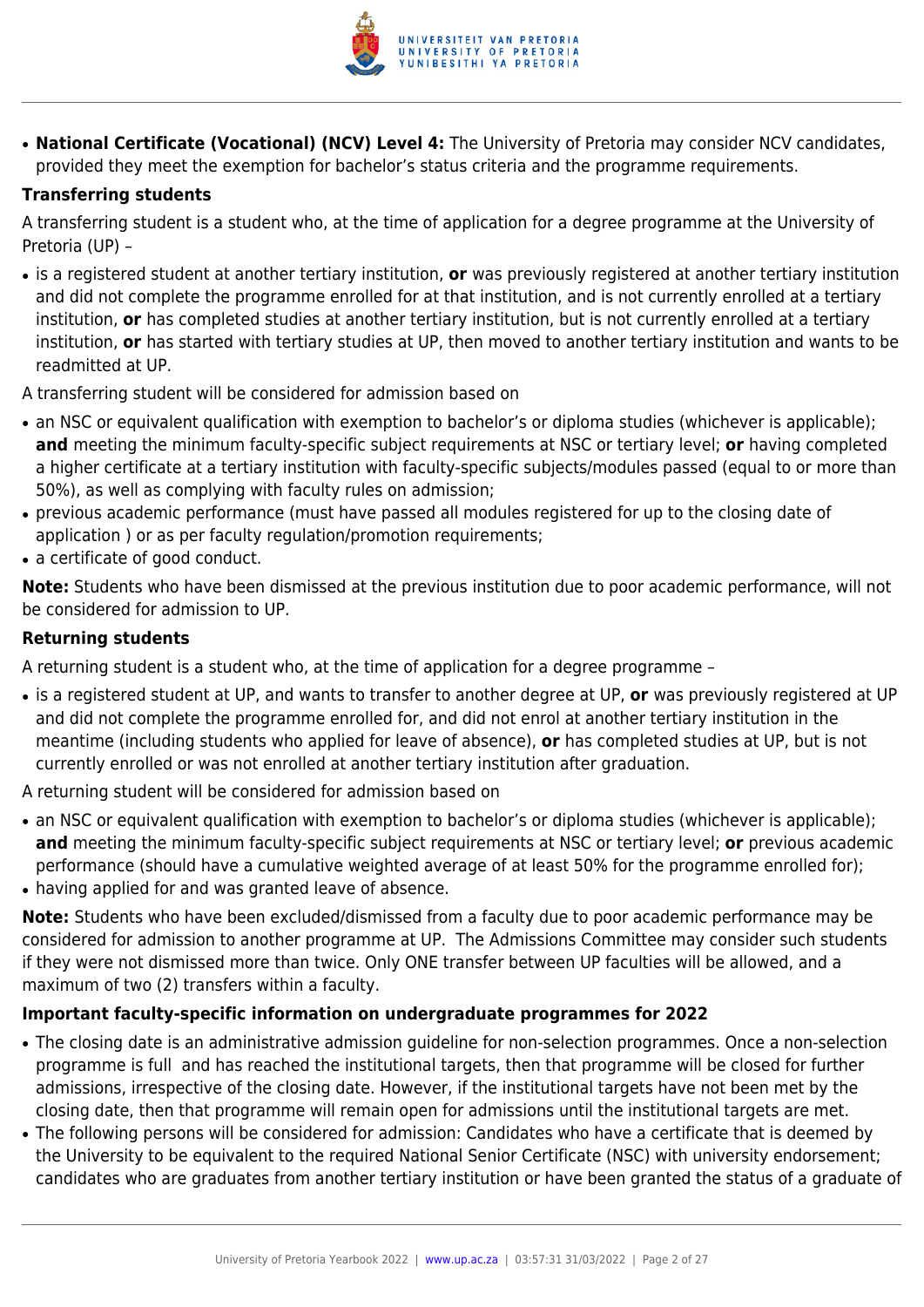

such an institution, and candidates who are graduates of another faculty at the University of Pretoria.

- Life Orientation is excluded when calculating the APS.
- All modules will be presented in English, as English is the language of tuition, communication and correspondence.

## **University of Pretoria website: [click here](http://www.up.ac.za/ems)**

| <b>Minimum requirements</b><br><b>Achievement level</b>                        |                                             |            |
|--------------------------------------------------------------------------------|---------------------------------------------|------------|
| <b>English Home Language or</b><br><b>English First Additional</b><br>Language | <b>Mathematics or Mathematical Literacy</b> | <b>APS</b> |
| NSC/IEB                                                                        | NSC/IEB                                     |            |
| 5                                                                              | Mathematics 3 or<br>Mathematical Literacy 4 | 28         |

## Other programme-specific information

Note: See the alphabetical list of modules for prerequisites of all modules.

Language (German, English, French, Arabic, Mandarin, Russian, Spanish)

Please note: Candidates who did not obtain at least 4 (50-59%) in Mathematics in Grade 12, or who did not pass Statistics 113, 123, may not include EKN 120, 214, 234, 310, 320 and STK 110, 120 in their curriculum. Refer also to faculty prerequisites for these modules.

Specialisation modules for this degree are PAD 312 and 322

## **"Major subject"**

To be considered a "major subject" the equivalent of four 14-week modules, including two at 300-level, must be passed provided that only two 14-week modules, or the equivalent thereof, that are not preceded by the 100 and 200-level modules, may be taken for degree purposes. In other words, at least four 14-week modules must be taken at 300-level that are preceded by the 100- and 200-level, except for modules offered on 200- and 300 level only.

## Promotion to next study year

## **Renewal of registration, exclusion, dismissal and deregistration of modules**

Refer to General Academic Regulations G3 and G4.

- 1. A student must pass at least 60% of the official credits listed for a year level of study for a three-year programme.
- 2. If a student has passed less than the required minimum of 60% of official credits, he/she will not be readmitted to the Faculty of Economic and Management Sciences. Such a student may apply in writing to the EMS Appeals Committee to be readmitted conditionally – with the proviso that the Appeals Committee may set further conditions with regard to the student's academic progress.
- 3. The EMS Appeals Committee may deny a student's application for readmission. A student whose studies have been suspended because of his/her poor academic performance has the right to appeal against the decision of the EMS Appeals Committee.
- 4. If a student has been readmitted conditionally, his/her academic progress will be monitored after the first semester examinations to determine whether he/she has complied with the requirements set by the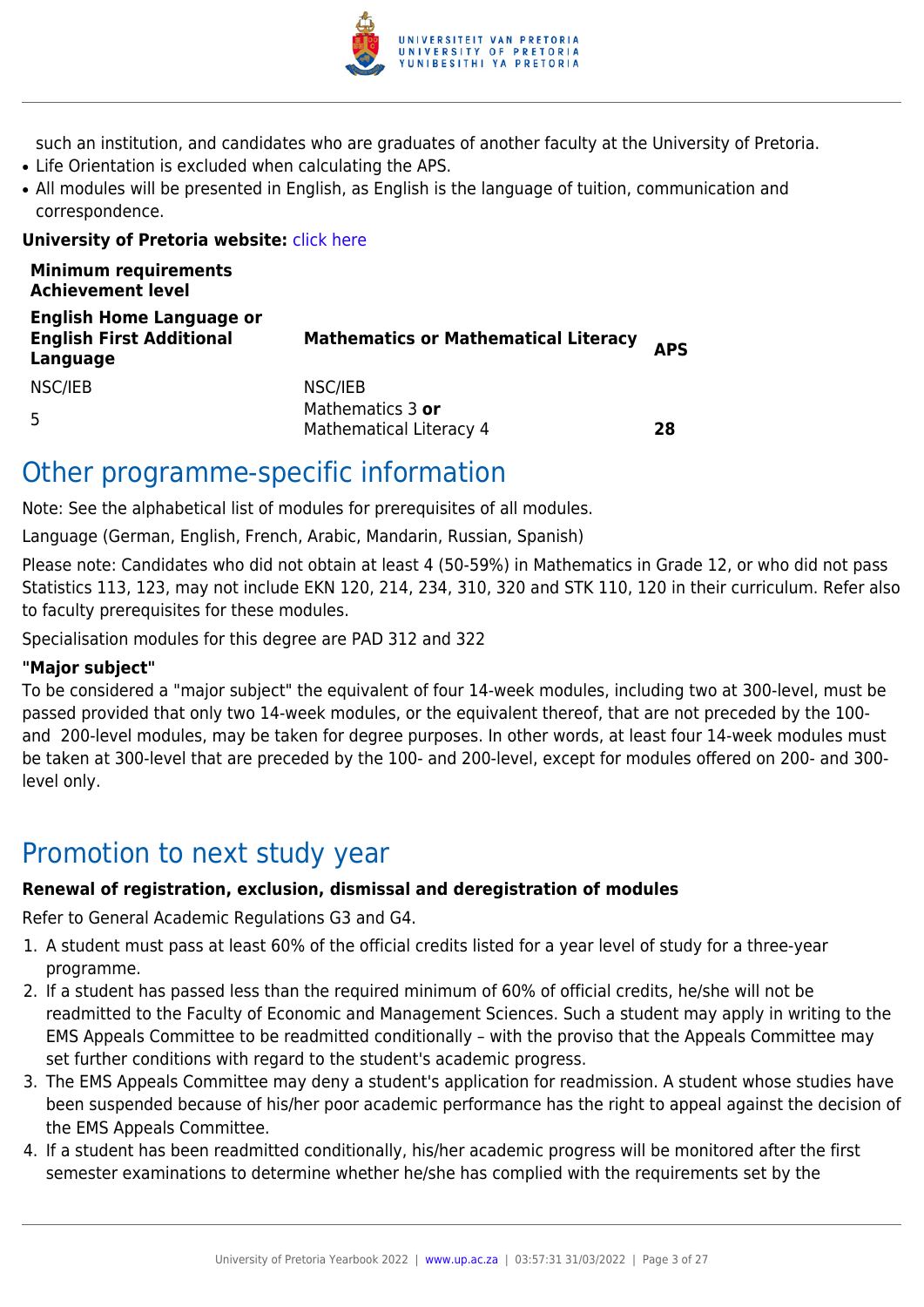

Admissions Committee. If not, his/her studies will be suspended.

- 5. A student must be able to complete the programme for which he or she is re-registering, within the prescribed minimum period (years = N) plus one year  $(N+1)$ .
- 6. A student may be refused admission to the examination, or promotion to a subsequent year of study or promotion in a module (if applicable) if he/she fails to fulfil the attendance requirements. Class attendance in all modules and for the full duration of all programmes is compulsory for all students.

## Pass with distinction

- a. A degree may be awarded with distinction provided the candidate meets the following criteria:
- i. Completes the degree within three years;
- ii. Obtains a Cumulative Grade Point Average (CGPA) of 75%;
- iii. Repeated passed modules will not be considered. The initial pass mark of module will be used when calculating the GPA.
- b. A degree will only be awarded with distinction to transferees from other degrees in the Faculty of Economic and Management Sciences, other faculties and from other universities who still complete their bachelor degrees within three years (including the years registered for the other degree and credits transferred and recognised).
- c. The GPA will be not be rounded up to a whole number.
- d. Exceptional cases will be considered by the Dean.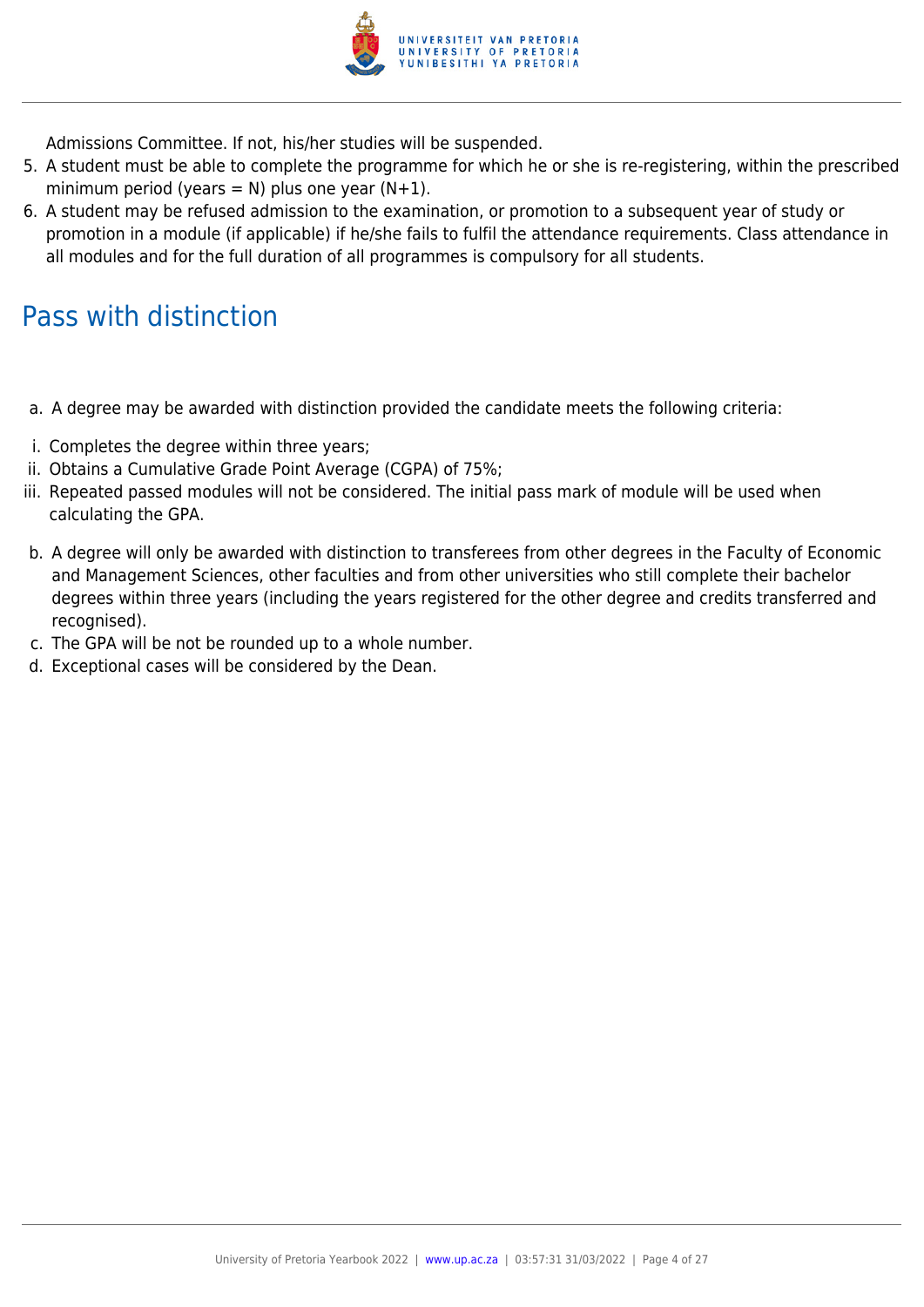

## Curriculum: Year 1

## **Minimum credits: 120**

\* The admission requirement for EKN 120 is at least 60% in STK 113 and STK 123 or Maths Grade 12 symbol 4. If EKN is included, STK 113 and 123 must be chosen as elective modules for students who do not comply with the Gr 12 requirement. Alternatively, students who do not comply, must register for BDO 121.

## **Fundamental modules**

## **Academic information management 111 (AIM 111)**

| <b>Module credits</b>         | 4.00                                                                                                                                                                                                                                                                                                                                 |
|-------------------------------|--------------------------------------------------------------------------------------------------------------------------------------------------------------------------------------------------------------------------------------------------------------------------------------------------------------------------------------|
| <b>NQF Level</b>              | 05                                                                                                                                                                                                                                                                                                                                   |
| <b>Service modules</b>        | Faculty of Engineering, Built Environment and Information Technology<br><b>Faculty of Education</b><br><b>Faculty of Economic and Management Sciences</b><br><b>Faculty of Humanities</b><br>Faculty of Law<br><b>Faculty of Health Sciences</b><br>Faculty of Natural and Agricultural Sciences<br>Faculty of Theology and Religion |
| <b>Prerequisites</b>          | No prerequisites.                                                                                                                                                                                                                                                                                                                    |
| <b>Contact time</b>           | 2 lectures per week                                                                                                                                                                                                                                                                                                                  |
| <b>Language of tuition</b>    | Module is presented in English                                                                                                                                                                                                                                                                                                       |
| <b>Department</b>             | <b>Information Science</b>                                                                                                                                                                                                                                                                                                           |
| <b>Period of presentation</b> | Semester 1                                                                                                                                                                                                                                                                                                                           |
|                               |                                                                                                                                                                                                                                                                                                                                      |

#### **Module content**

Find, evaluate, process, manage and present information resources for academic purposes using appropriate technology.

## **Academic information management 121 (AIM 121)**

| <b>Module credits</b>  | 4.00                                                                                                                                                                                                                                                                                                                                                                         |
|------------------------|------------------------------------------------------------------------------------------------------------------------------------------------------------------------------------------------------------------------------------------------------------------------------------------------------------------------------------------------------------------------------|
| <b>NQF Level</b>       | 05                                                                                                                                                                                                                                                                                                                                                                           |
| <b>Service modules</b> | Faculty of Engineering, Built Environment and Information Technology<br><b>Faculty of Education</b><br><b>Faculty of Economic and Management Sciences</b><br><b>Faculty of Humanities</b><br>Faculty of Law<br><b>Faculty of Health Sciences</b><br>Faculty of Natural and Agricultural Sciences<br>Faculty of Theology and Religion<br><b>Faculty of Veterinary Science</b> |
| <b>Prerequisites</b>   | No prerequisites.                                                                                                                                                                                                                                                                                                                                                            |
|                        |                                                                                                                                                                                                                                                                                                                                                                              |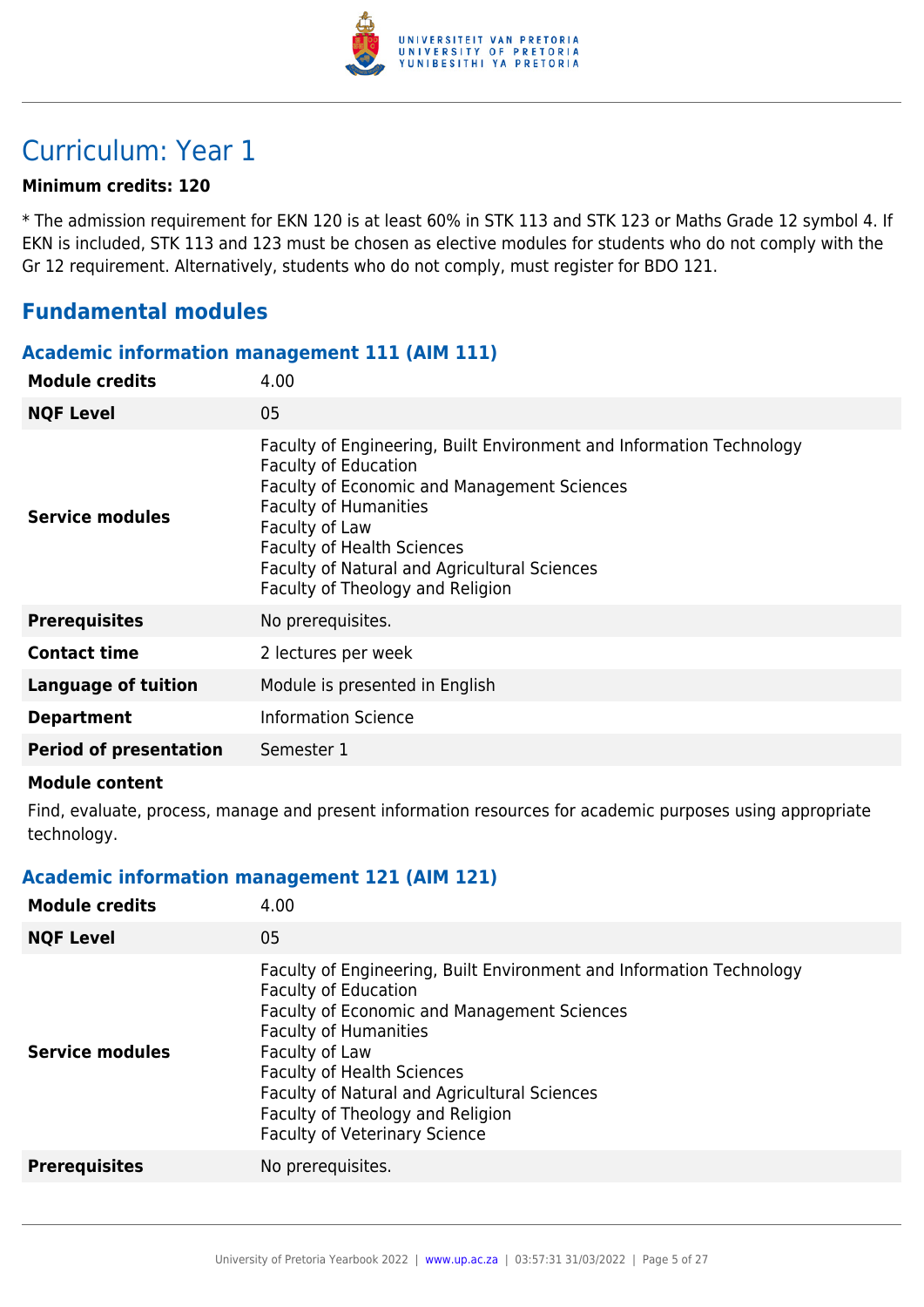

| <b>Contact time</b>           | 2 lectures per week            |
|-------------------------------|--------------------------------|
| Language of tuition           | Module is presented in English |
| <b>Department</b>             | <b>Informatics</b>             |
| <b>Period of presentation</b> | Semester 2                     |

Apply effective search strategies in different technological environments. Demonstrate the ethical and fair use of information resources. Integrate 21st-century communications into the management of academic information.

## **Academic literacy for Economic and Management Sciences 124 (ALL 124)**

| <b>Module credits</b>         | 6.00                                        |
|-------------------------------|---------------------------------------------|
| <b>NQF Level</b>              | 05                                          |
| <b>Service modules</b>        | Faculty of Economic and Management Sciences |
| <b>Prerequisites</b>          | No prerequisites.                           |
| <b>Contact time</b>           | 2 lectures per week                         |
| <b>Language of tuition</b>    | Module is presented in English              |
| <b>Department</b>             | Unit for Academic Literacy                  |
| <b>Period of presentation</b> | Semester 1 and Semester 2                   |

## **Module content**

This module is intended to equip students with the competence in reading and writing required in the four high impact modules: Business Management, Financial Accounting, Statistics and Economics. Students will also be equipped to interpret and draw figures and graphs and to do computations and manage relevant formulas. Students attend two lectures per week during semester two.

This module is offered by the Faculty of Humanities.

## **Academic orientation 107 (UPO 107)**

| <b>Module credits</b>         | 0.00                                          |
|-------------------------------|-----------------------------------------------|
| <b>NQF Level</b>              | 00                                            |
| Language of tuition           | Module is presented in English                |
| <b>Department</b>             | Economic and Management Sciences Deans Office |
| <b>Period of presentation</b> | Year                                          |

## **Core modules**

## **Economics 110 (EKN 110)**

| <b>Module credits</b> | 10.00 |
|-----------------------|-------|
| <b>NQF Level</b>      | 05    |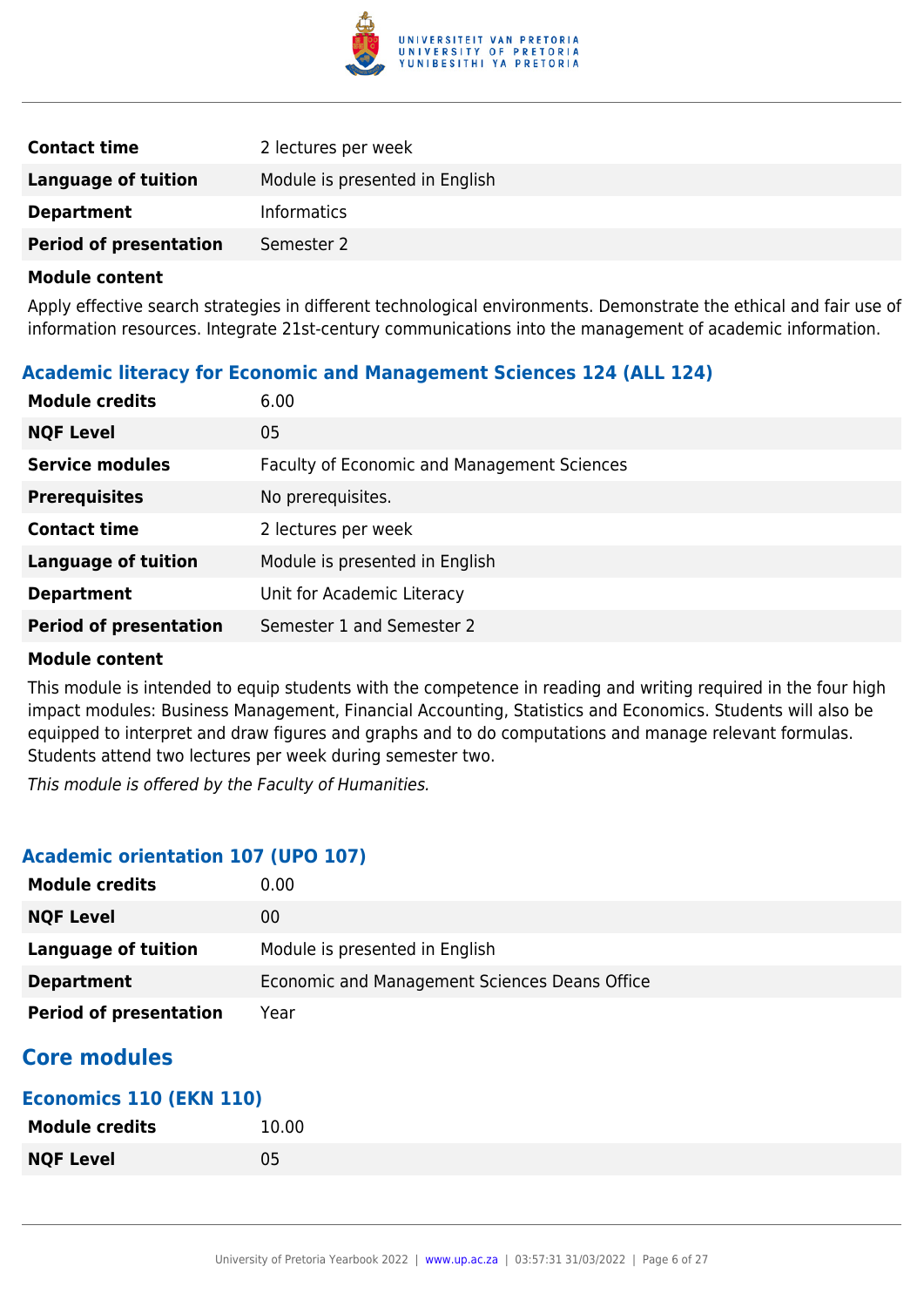

| <b>Service modules</b>        | Faculty of Engineering, Built Environment and Information Technology<br><b>Faculty of Education</b><br><b>Faculty of Humanities</b><br>Faculty of Natural and Agricultural Sciences |
|-------------------------------|-------------------------------------------------------------------------------------------------------------------------------------------------------------------------------------|
| <b>Prerequisites</b>          | No prerequisites.                                                                                                                                                                   |
| <b>Contact time</b>           | 1 discussion class per week, 2 lectures per week                                                                                                                                    |
| <b>Language of tuition</b>    | Module is presented in English                                                                                                                                                      |
| <b>Department</b>             | Economics                                                                                                                                                                           |
| <b>Period of presentation</b> | Semester 1                                                                                                                                                                          |

This module deals with the core principles of economics. A distinction between macroeconomics and microeconomics is made. A discussion of the market system and circular flow of goods, services and money is followed by a section dealing with microeconomic principles, including demand and supply analysis, consumer behaviour and utility maximisation, production and the costs thereof, and the different market models and firm behaviour. Labour market institutions and issues, wage determination, as well as income inequality and poverty are also addressed. A section of money, banking, interest rates and monetary policy concludes the course.

## **Public administration 112 (PAD 112)**

| <b>Module credits</b>         | 10.00                                                                                                |
|-------------------------------|------------------------------------------------------------------------------------------------------|
| <b>NQF Level</b>              | 05                                                                                                   |
| <b>Service modules</b>        | Faculty of Engineering, Built Environment and Information Technology<br><b>Faculty of Humanities</b> |
| <b>Prerequisites</b>          | No prerequisites.                                                                                    |
| <b>Contact time</b>           | 3 lectures per week                                                                                  |
| <b>Language of tuition</b>    | Module is presented in English                                                                       |
| <b>Department</b>             | School of Public Management and Administration                                                       |
| <b>Period of presentation</b> | Semester 1                                                                                           |

#### **Module content**

This module in public administration is designed specifically to assist students in understanding the role of public administration in a modern state, the unique characteristics of public administration, the schools and approaches in public administration and introducing the various generic administrative functions. The discipline of public administration has developed rapidly and by implication, has changed and shifted its paradigm over the years. The purpose of this module is to introduce public administration to the student as a field of study that makes a significant contribution to the effective administration and management of government institutions.

## **Public administration 122 (PAD 122)**

| <b>Module credits</b> | 10.00 |
|-----------------------|-------|
| <b>NQF Level</b>      | 05    |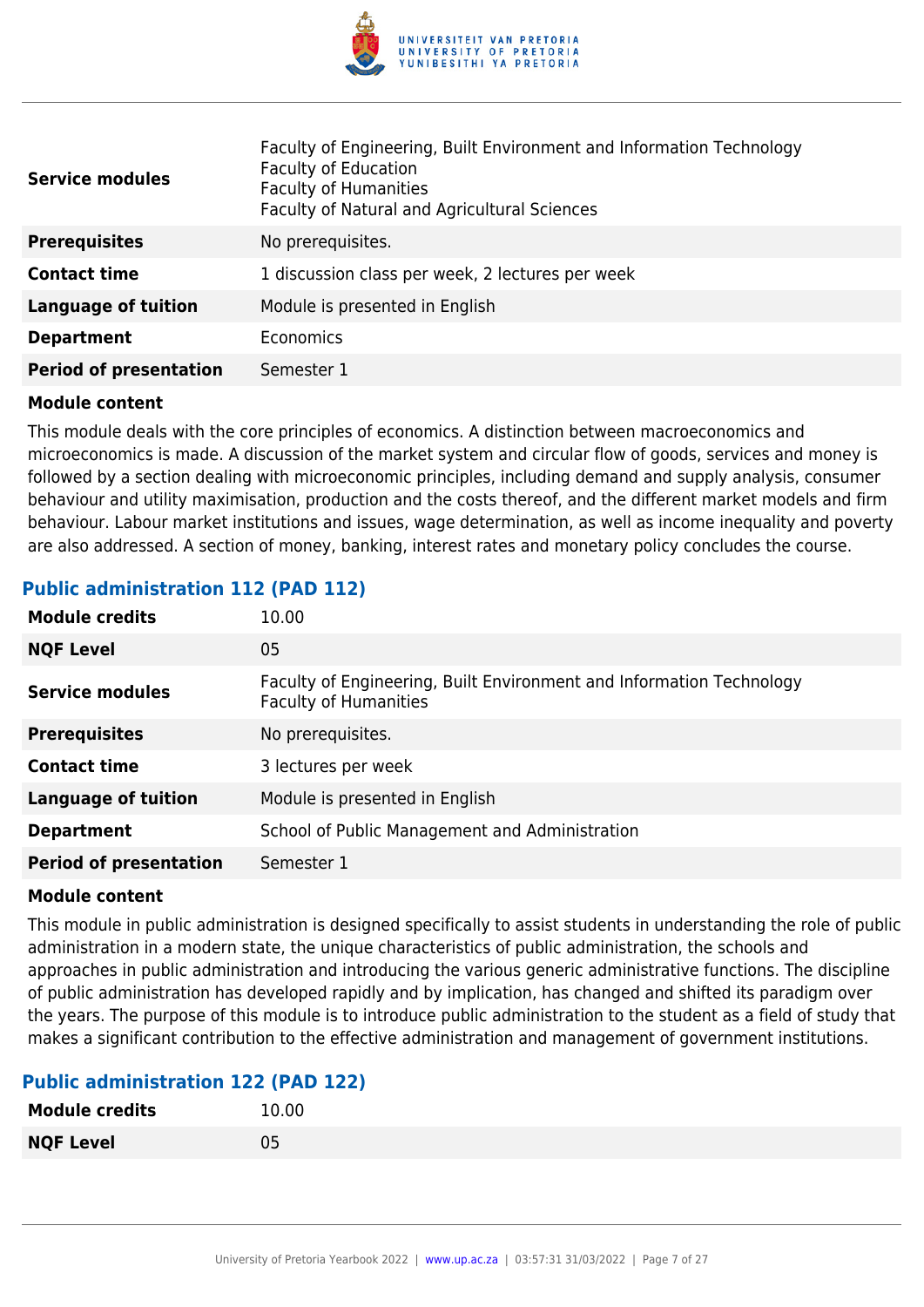

| <b>Service modules</b>        | Faculty of Engineering, Built Environment and Information Technology<br><b>Faculty of Humanities</b> |
|-------------------------------|------------------------------------------------------------------------------------------------------|
| <b>Prerequisites</b>          | <b>PAD 112 GS</b>                                                                                    |
| <b>Contact time</b>           | 3 lectures per week                                                                                  |
| <b>Language of tuition</b>    | Module is presented in English                                                                       |
| <b>Department</b>             | School of Public Management and Administration                                                       |
| <b>Period of presentation</b> | Semester 2                                                                                           |

This module in public administration will introduce the constitutional framework pertaining to public administration. The South African system of government, the functions, role and powers of the executive, legislative and judicial branches of government as well as the functioning of the three spheres of government will be discussed. The module will enable the student to understand how and where public administration is practiced.

## **Politics 101 (PTO 101)**

| <b>Module credits</b>         | 24.00                                              |
|-------------------------------|----------------------------------------------------|
| <b>NQF Level</b>              | 05                                                 |
| <b>Service modules</b>        | <b>Faculty of Economic and Management Sciences</b> |
| <b>Contact time</b>           | 3 lectures per week                                |
| <b>Language of tuition</b>    | Module is presented in English                     |
| <b>Department</b>             | <b>Political Sciences</b>                          |
| <b>Period of presentation</b> | Year                                               |

## **Module content**

An introduction to the study of organised political society at national and international levels with specific reference to political concepts, approaches and methods. The emphasis is on state and governance as frameworks for analysis in light of the salient changes brought about at national and international levels by globalisation. Attention is paid to the corresponding dynamics of regime development, performance and change at national and international levels considering increasing challenges to national sovereignty from within and without states in a context of a growing global agenda dealing with transnational issues and challenges, such as the environment, human rights, development and humanitarian intervention.

## **Public resource management 110 (PUF 110)**

| <b>Module credits</b> | 18.00                          |
|-----------------------|--------------------------------|
| <b>NQF Level</b>      | 05                             |
| <b>Prerequisites</b>  | No prerequisites.              |
| <b>Contact time</b>   | 3 lectures per week            |
| Language of tuition   | Module is presented in English |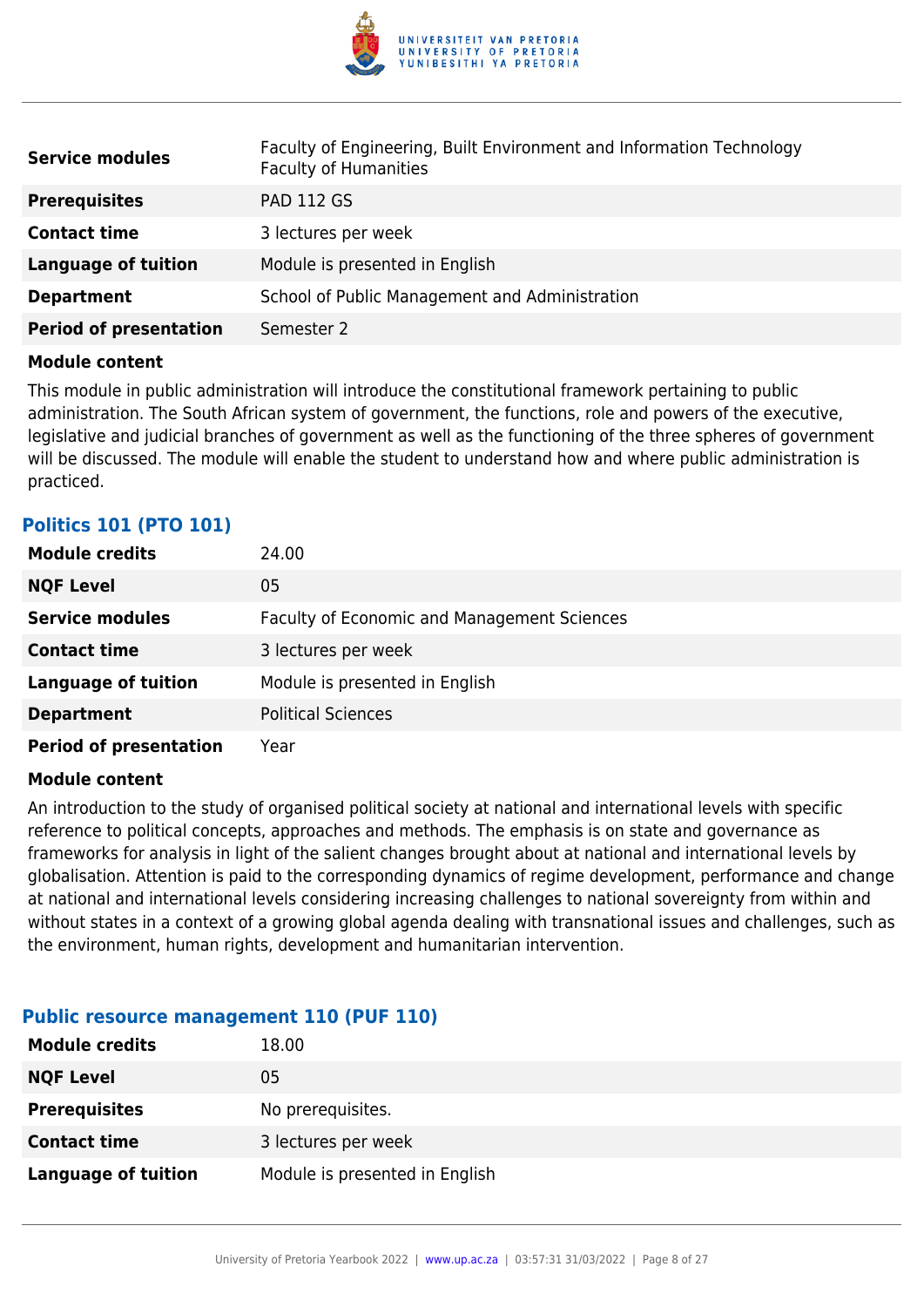

| <b>Department</b> | School of Public Management and Administration |
|-------------------|------------------------------------------------|
|-------------------|------------------------------------------------|

**Period of presentation** Semester 1

### **Module content**

The nature and role of public policy and decision making. Theories and models for public policy-making, implementation and analysis. Public policy design and policy decision making. Role players and stakeholders in public policy-making , implementation and analysis.

## **Elective modules**

## **German for beginners 104 (DTS 104)**

| <b>Module credits</b>         | 24.00                                             |
|-------------------------------|---------------------------------------------------|
| <b>NQF Level</b>              | 05                                                |
| <b>Prerequisites</b>          | No prerequisites.                                 |
| <b>Contact time</b>           | 1 lecture per week, 4 discussion classes per week |
| <b>Language of tuition</b>    | Module is presented in English and German         |
| <b>Department</b>             | Ancient and Modern Languages and Cultures         |
| <b>Period of presentation</b> | Year                                              |

#### **Module content**

\*No previous knowledge of or experience in German required for admission. Students who passed grade 12 German are not allowed to register for this module

An intensive introductory study of the German language focusing on the acquisition of basic communication skills, namely listening, reading, speaking and writing. It also offers a brief introduction to the culture of Germanspeaking countries. This module complies with the requirements for level A2 set by the "Common European Framework of Reference for Languages".

## **Economics 120 (EKN 120)**

| <b>Module credits</b>         | 10.00                                                                                                                                                                               |
|-------------------------------|-------------------------------------------------------------------------------------------------------------------------------------------------------------------------------------|
| <b>NQF Level</b>              | 05                                                                                                                                                                                  |
| <b>Service modules</b>        | Faculty of Engineering, Built Environment and Information Technology<br><b>Faculty of Education</b><br><b>Faculty of Humanities</b><br>Faculty of Natural and Agricultural Sciences |
| <b>Prerequisites</b>          | EKN 110 GS or EKN 113 GS and at least 4 (50-59%) in Mathematics in the Grade<br>12 examination or 60% in STK 113 and concurrently registered for STK 123                            |
| <b>Contact time</b>           | 1 discussion class per week, 2 lectures per week                                                                                                                                    |
| <b>Language of tuition</b>    | Module is presented in English                                                                                                                                                      |
| <b>Department</b>             | Economics                                                                                                                                                                           |
| <b>Period of presentation</b> | Semester 2                                                                                                                                                                          |
|                               |                                                                                                                                                                                     |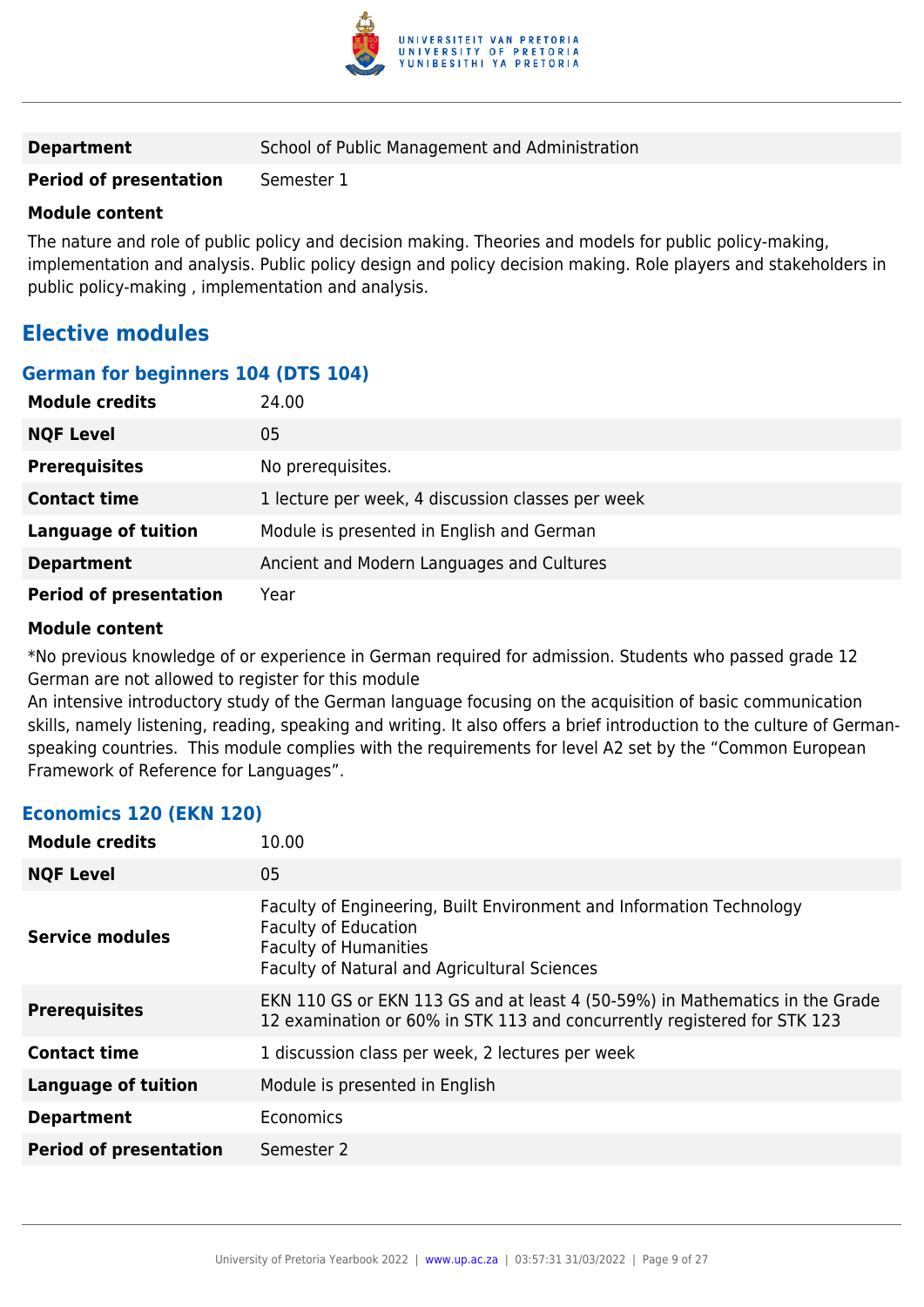

This module deals with the core principles of economics, especially macroeconomic measurement the private and public sectors of the South African economy receive attention, while basic macroeconomic relationships and the measurement of domestic output and national income are discussed. Aggregate demand and supply analysis stands core to this course which is also used to introduce students to the analysis of economic growth, unemployment and inflation. The microeconomics of government is addressed in a separate section, followed by a section on international economics, focusing on international trade, exchange rates and the balance of payments. The economics of developing countries and South Africa in the global economy conclude the course.

## **English 110 (ENG 110)**

| <b>Module credits</b>         | 12.00                                                                                                                                                                                                            |
|-------------------------------|------------------------------------------------------------------------------------------------------------------------------------------------------------------------------------------------------------------|
| <b>NQF Level</b>              | 06                                                                                                                                                                                                               |
| Service modules               | Faculty of Engineering, Built Environment and Information Technology<br><b>Faculty of Education</b><br><b>Faculty of Economic and Management Sciences</b><br>Faculty of Law<br><b>Faculty of Health Sciences</b> |
| <b>Prerequisites</b>          | No prerequisites.                                                                                                                                                                                                |
| <b>Contact time</b>           | 1 discussion class per week, 2 lectures per week, 2 web-based periods per week                                                                                                                                   |
| <b>Language of tuition</b>    | Module is presented in English                                                                                                                                                                                   |
| <b>Department</b>             | English                                                                                                                                                                                                          |
| <b>Period of presentation</b> | Semester 1                                                                                                                                                                                                       |

## **Module content**

\*Alternative evening classes - 2 discussion classes per week Introduction to Literature in English (1)

This module introduces the study of literature by examining a number of texts representing different genres (poetry, prose, drama). The texts studied here will be mainly from the pre-twentieth century era and may include texts written in English from both Africa and other parts of the world. The aim of this module is to equip students with the critical and analytical skills required for a perceptive reading of poetry, novels and plays.

## **English for specific purposes 118 (ENG 118)**

| <b>Module credits</b>      | 12.00                                                                                                                                 |
|----------------------------|---------------------------------------------------------------------------------------------------------------------------------------|
| <b>NQF Level</b>           | 05                                                                                                                                    |
| <b>Service modules</b>     | Faculty of Engineering, Built Environment and Information Technology<br>Faculty of Economic and Management Sciences<br>Faculty of Law |
| <b>Prerequisites</b>       | No prerequisites.                                                                                                                     |
| <b>Contact time</b>        | 2 lectures per week                                                                                                                   |
| <b>Language of tuition</b> | Module is presented in English                                                                                                        |
| <b>Department</b>          | English                                                                                                                               |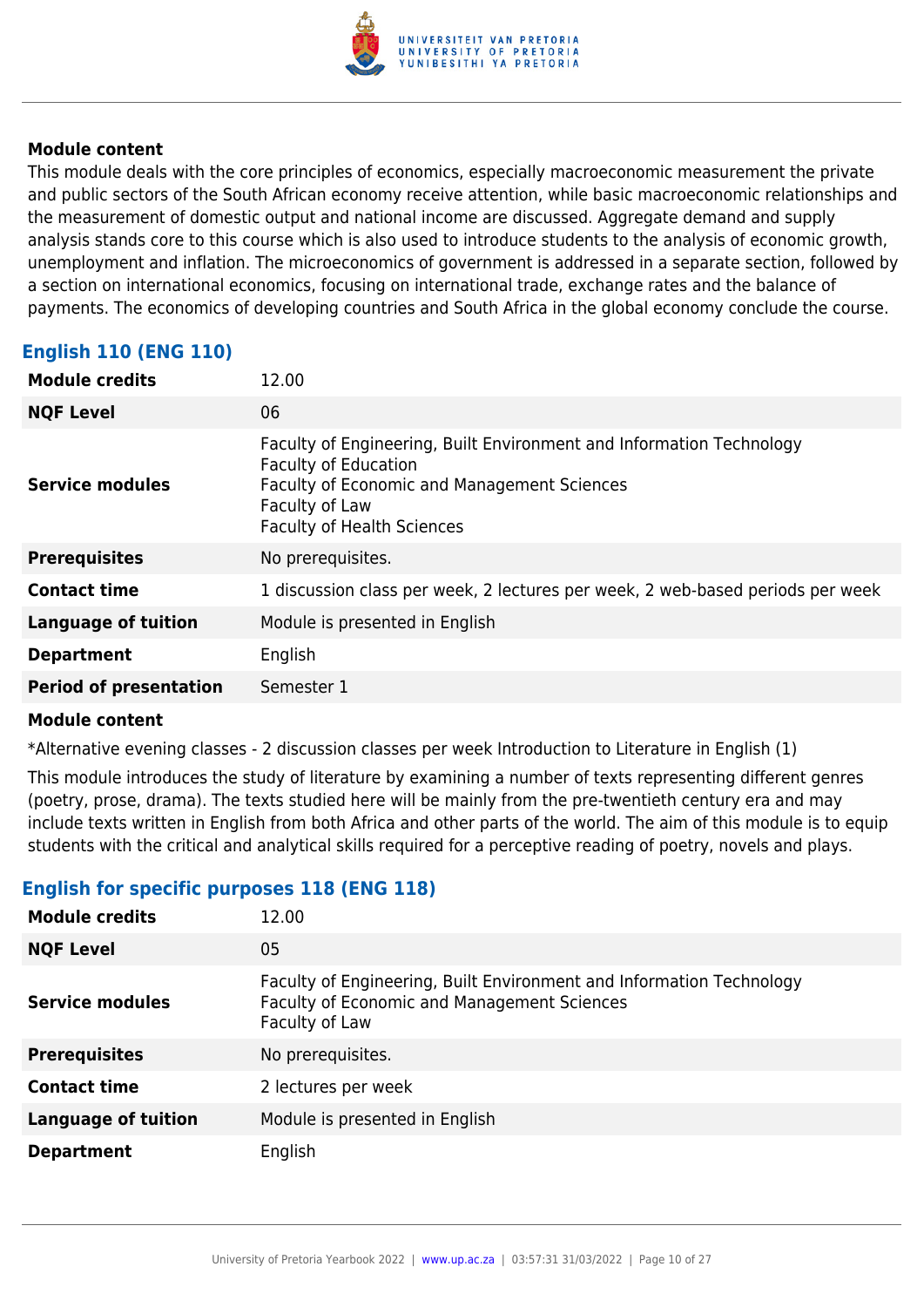

#### **Period of presentation** Semester 1

#### **Module content**

This module is intended to equip students with a thorough knowledge of English grammar and is particularly useful for those interested in a career in teaching, editing, document design or other forms of language practice.

## **English 120 (ENG 120)**

| <b>Module credits</b>         | 12.00                                                                                                                                                                                                    |
|-------------------------------|----------------------------------------------------------------------------------------------------------------------------------------------------------------------------------------------------------|
| <b>NQF Level</b>              | 06                                                                                                                                                                                                       |
| <b>Service modules</b>        | Faculty of Engineering, Built Environment and Information Technology<br><b>Faculty of Education</b><br>Faculty of Economic and Management Sciences<br>Faculty of Law<br>Faculty of Theology and Religion |
| <b>Prerequisites</b>          | No prerequisites.                                                                                                                                                                                        |
| <b>Contact time</b>           | 1 discussion class per week, 2 lectures per week                                                                                                                                                         |
| <b>Language of tuition</b>    | Module is presented in English                                                                                                                                                                           |
| <b>Department</b>             | English                                                                                                                                                                                                  |
| <b>Period of presentation</b> | Semester 2                                                                                                                                                                                               |

#### **Module content**

\*Alternative evening classes: 2 discussion classes per week

Introduction to Literature in English (2)

This module introduces the study of post-nineteenth century literature by examining a number of texts representing different genres (poetry, drama, prose). Texts will be from both Africa and other parts of the world. By the end of this module students should have the background and analytical skills to perceptively read modern and contemporary poetry, novels and plays.

## **French for beginners 104 (FRN 104)**

| <b>Module credits</b>         | 24.00                                             |
|-------------------------------|---------------------------------------------------|
| <b>NQF Level</b>              | 05                                                |
| <b>Prerequisites</b>          | No prerequisites.                                 |
| <b>Contact time</b>           | 1 lecture per week, 4 discussion classes per week |
| <b>Language of tuition</b>    | Module is presented in English and French         |
| <b>Department</b>             | Ancient and Modern Languages and Cultures         |
| <b>Period of presentation</b> | Year                                              |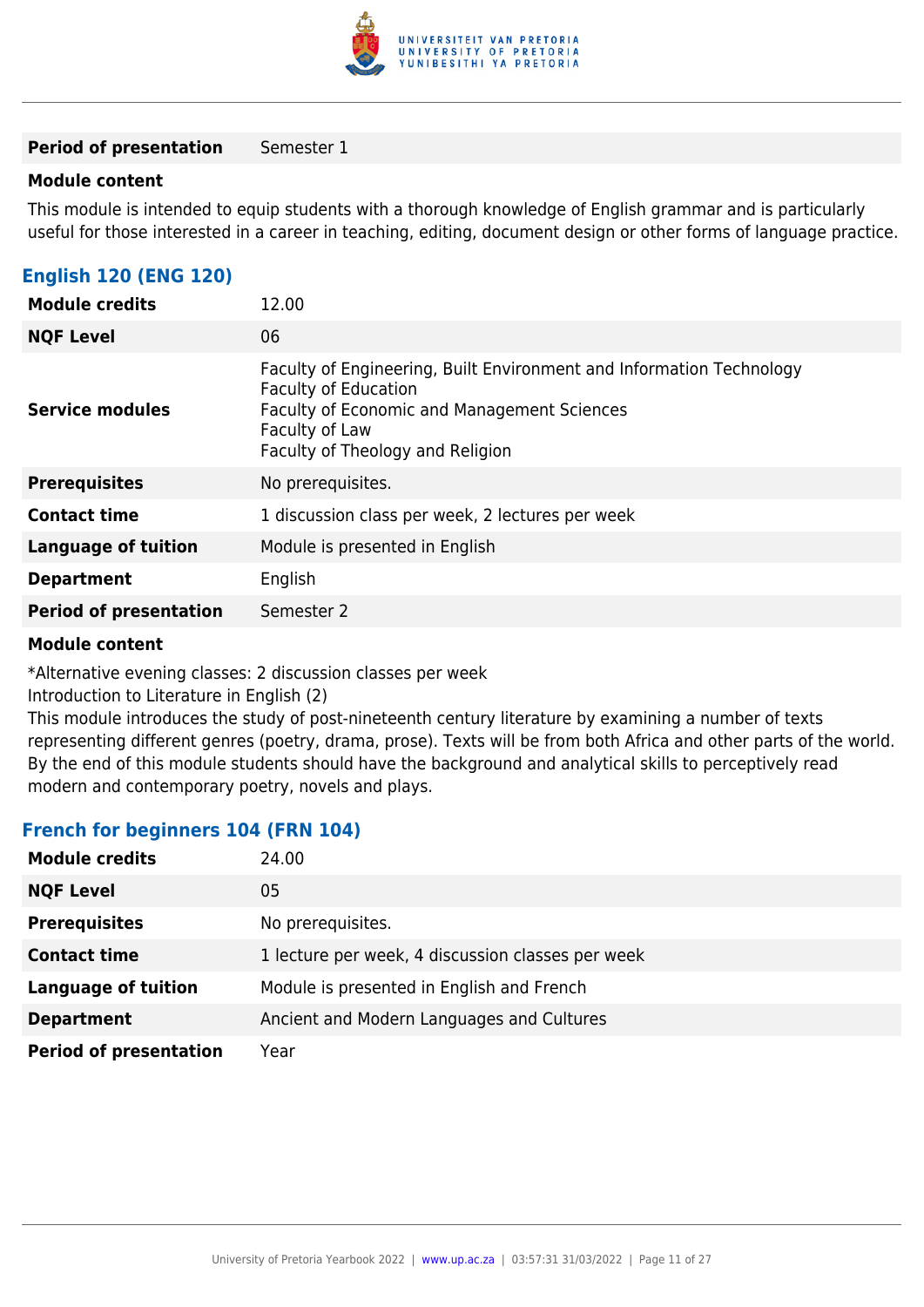

\*No previous knowledge of or experience in French required for admission. Students who passed grade 12 French are not allowed to register for this module.

An intensive introductory study of the French language focusing on the acquisition of basic communication skills, namely listening, reading, speaking and writing. It also offers a brief introduction to the culture of Frenchspeaking countries. This module complies with the requirements for level A2 set by the "Common European Framework of Reference for Languages".

## **Informatics 112 (INF 112)**

| <b>NQF Level</b><br>05<br>Faculty of Engineering, Built Environment and Information Technology<br>Service modules<br>Faculty of Natural and Agricultural Sciences<br>A candidate must have passed Mathematics with at least 4 (50-59%) in the Grade<br><b>Prerequisites</b> |
|-----------------------------------------------------------------------------------------------------------------------------------------------------------------------------------------------------------------------------------------------------------------------------|
|                                                                                                                                                                                                                                                                             |
|                                                                                                                                                                                                                                                                             |
| 12 examination; or STK 113 60%, STK 123 60% or STK 110                                                                                                                                                                                                                      |
| <b>Contact time</b><br>2 lectures per week                                                                                                                                                                                                                                  |
| <b>Language of tuition</b><br>Module is presented in English                                                                                                                                                                                                                |
| <b>Informatics</b><br><b>Department</b>                                                                                                                                                                                                                                     |
| <b>Period of presentation</b><br>Semester 2                                                                                                                                                                                                                                 |

## **Module content**

Introduction to information systems, information systems in organisations, hardware: input, processing, output, software: systems and application software, organisation of data and information, telecommunications and networks, the Internet and Intranet. Transaction processing systems, management information systems, decision support systems, information systems in business and society, systems analysis, systems design, implementation, maintenance and revision.

## **Statistics 110 (STK 110)**

| <b>Module credits</b>         | 13.00                                                                                                                                                                                      |
|-------------------------------|--------------------------------------------------------------------------------------------------------------------------------------------------------------------------------------------|
| <b>NQF Level</b>              | 05                                                                                                                                                                                         |
| Service modules               | Faculty of Engineering, Built Environment and Information Technology<br><b>Faculty of Education</b><br><b>Faculty of Humanities</b><br><b>Faculty of Natural and Agricultural Sciences</b> |
| <b>Prerequisites</b>          | At least 5 (60-69%) in Mathematics in the Grade 12 examination. Candidates who<br>do not qualify for STK 110 must register for STK 113 and STK 123                                         |
| <b>Contact time</b>           | 1 practical per week, 1 tutorial per week, 3 lectures per week                                                                                                                             |
| <b>Language of tuition</b>    | Module is presented in English                                                                                                                                                             |
| <b>Department</b>             | <b>Statistics</b>                                                                                                                                                                          |
| <b>Period of presentation</b> | Semester 1                                                                                                                                                                                 |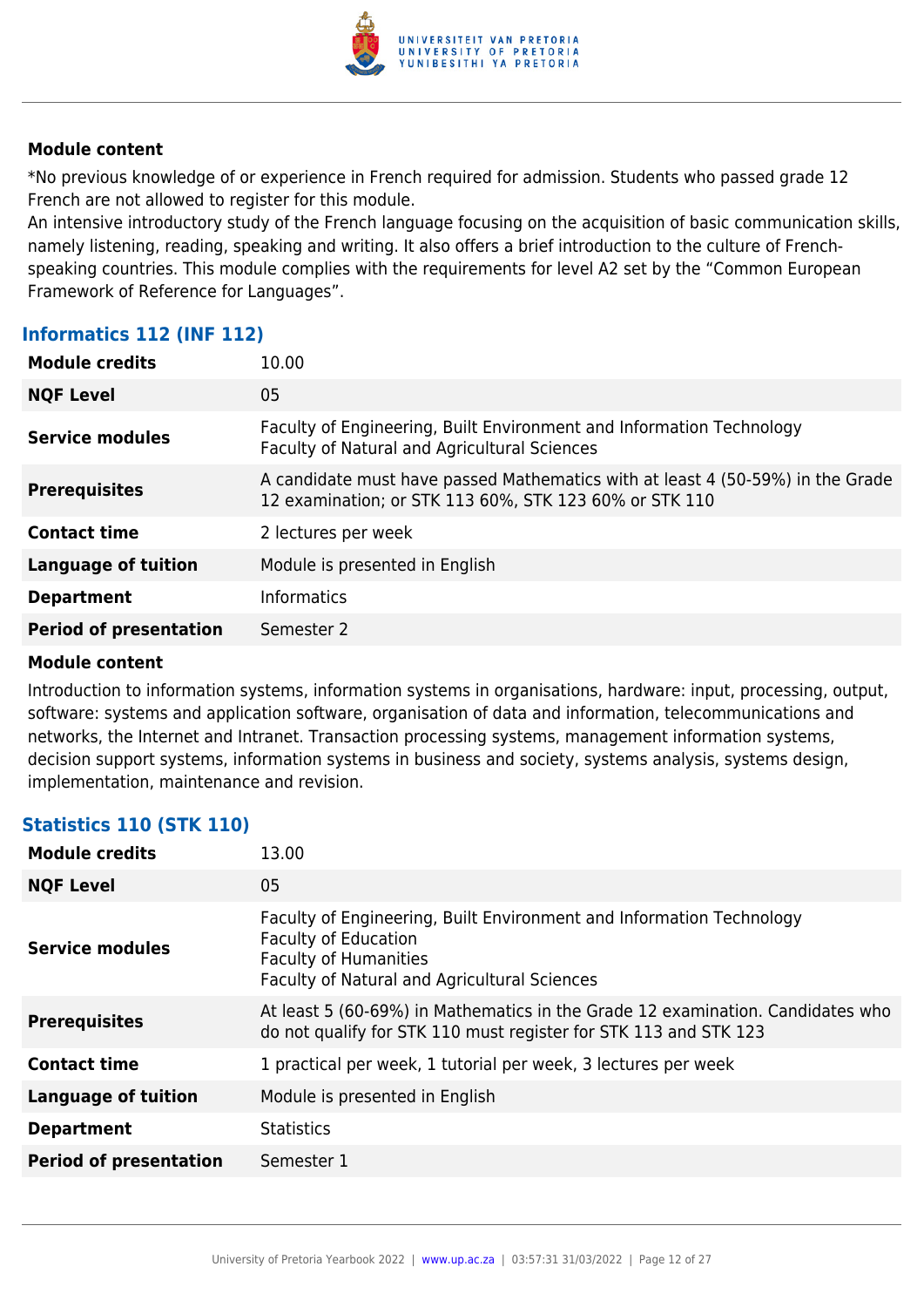

Descriptive statistics:

Sampling and the collection of data; frequency distributions and graphical representations. Descriptive measures of location and dispersion.

Probability and inference:

Introductory probability theory and theoretical distributions. Sampling distributions. Estimation theory and hypothesis testing of sampling averages and proportions (one and two-sample cases). Supporting mathematical concepts. Statistical concepts are demonstrated and interpreted through practical coding and simulation within a data science framework.

| <b>Module credits</b>         | 11.00                                                          |
|-------------------------------|----------------------------------------------------------------|
| <b>NQF Level</b>              | 05                                                             |
| <b>Service modules</b>        | <b>Faculty of Humanities</b>                                   |
| <b>Prerequisites</b>          | No prerequisites.                                              |
| <b>Contact time</b>           | 1 practical per week, 1 tutorial per week, 3 lectures per week |
| <b>Language of tuition</b>    | Module is presented in English                                 |
| <b>Department</b>             | <b>Statistics</b>                                              |
| <b>Period of presentation</b> | Semester 1                                                     |
|                               |                                                                |

## **Statistics 113 (STK 113)**

## **Module content**

\*On its own, STK 113 and 123 will not be recognised for degree purposes, but exemption will be granted for STK 110.

Data operations and transformations: Introductory concepts, the role of statistic, various types of data and the number system. Concepts underlying linear, quadratic, exponential, hyperbolic, logarithmic transformations of quantitative data, graphical representations, solving of equations, interpretations. Determining linear equations in practical situations. Characteristics of logarithmic functions. The relationship between the exponential and logarithmic functions in economic and related problems. Systems of equations in equilibrium. Additional concepts relating to data processing, functions and inverse functions, sigma notation, factorial notation, sequences and series, inequalities (strong, weak, absolute, conditional, double) and absolute values. Descriptive statistics – Univariate: Sampling and the collection of data, frequency distributions and graphical representations. Descriptive measures of location and dispersion. Probability: Introductory probability theory. Theoretical probability distributions. Identification, use, evaluation and interpretation of statistical computer packages and statistical techniques. The weekly one hour practical is presented during the last seven weeks of the semester.

## **Statistics 120 (STK 120)**

| <b>Module credits</b>  | 13.00                                                                                                                                                       |
|------------------------|-------------------------------------------------------------------------------------------------------------------------------------------------------------|
| <b>NQF Level</b>       | 05                                                                                                                                                          |
| <b>Service modules</b> | Faculty of Engineering, Built Environment and Information Technology<br><b>Faculty of Humanities</b><br><b>Faculty of Natural and Agricultural Sciences</b> |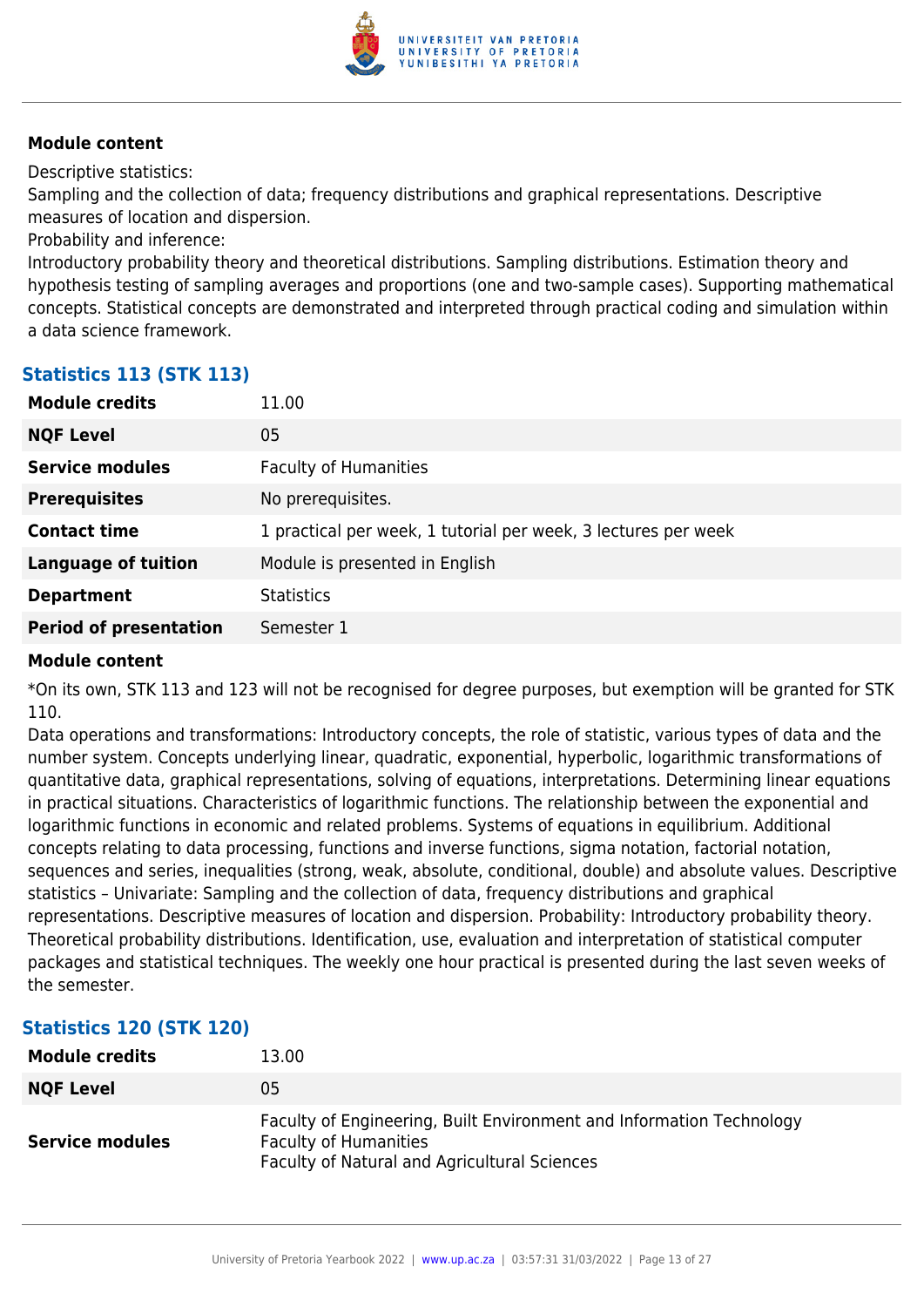

| <b>Prerequisites</b>          | STK 110 GS or both STK 113 GS and STK 123 GS or both WST 133 and WST 143 or<br>STK 133 and STK 143 |
|-------------------------------|----------------------------------------------------------------------------------------------------|
| <b>Contact time</b>           | 1 practical per week, 1 tutorial per week, 3 lectures per week                                     |
| Language of tuition           | Module is presented in English                                                                     |
| <b>Department</b>             | <b>Statistics</b>                                                                                  |
| <b>Period of presentation</b> | Semester 2                                                                                         |

Students can only get credit for one of the following two modules: STK 120 or STK 121.

Analysis of variance, categorical data analysis, distribution-free methods, curve fitting, regression and correlation, the analysis of time series and indices. Statistical and economic applications of quantitative techniques: Systems of linear equations: solving and application. Optimisation, linear functions, non-linear functions. Marginal and total functions. Stochastic and deterministic variables in statistical and economic context: producers' and consumers' surplus. Supporting mathematical concepts. Statistical concepts are illustrated using simulation within a data science framework.

This module is also presented as STK 121, an anti-semester module. This is a terminating module.

| <b>Module credits</b>         | 12.00                                                          |
|-------------------------------|----------------------------------------------------------------|
|                               |                                                                |
| <b>NQF Level</b>              | 05                                                             |
| <b>Service modules</b>        | <b>Faculty of Humanities</b>                                   |
| <b>Prerequisites</b>          | <b>STK 113 GS</b>                                              |
| <b>Contact time</b>           | 1 practical per week, 1 tutorial per week, 3 lectures per week |
| <b>Language of tuition</b>    | Module is presented in English                                 |
| <b>Department</b>             | <b>Statistics</b>                                              |
| <b>Period of presentation</b> | Semester 2                                                     |

## **Statistics 123 (STK 123)**

#### **Module content**

\*On its own, STK 113 and 123 will not be recognized for degree purposes, but exemption will be granted for STK 110.

Optimisation techniques with economic applications: Data transformations and relationships with economic applications, operations and rules, linear, quadratic, exponential, hyperbolic and logarithmic functions; systems of equations in equilibrium, system of linear inequalities, solving of linear programming problems by means of the graphical and extreme point methods. Applications of differentiation and integration in statistic and economic related problems: the limit of a function, continuity, rate of change, the derivative of a function, differentiation rules, higher order derivatives, optimisation techniques, the area under a curve and applications of definite integrals. Probability and inference: Theoretical probability distributions (revision only). Sampling distributions. Estimation theory and hypothesis testing of sampling averages and proportions (one-sample and two-sample cases). Identification, use, evaluation and interpretation of statistical computer packages and statistical techniques. The weekly one hour practical is presented during the last seven weeks of the semester.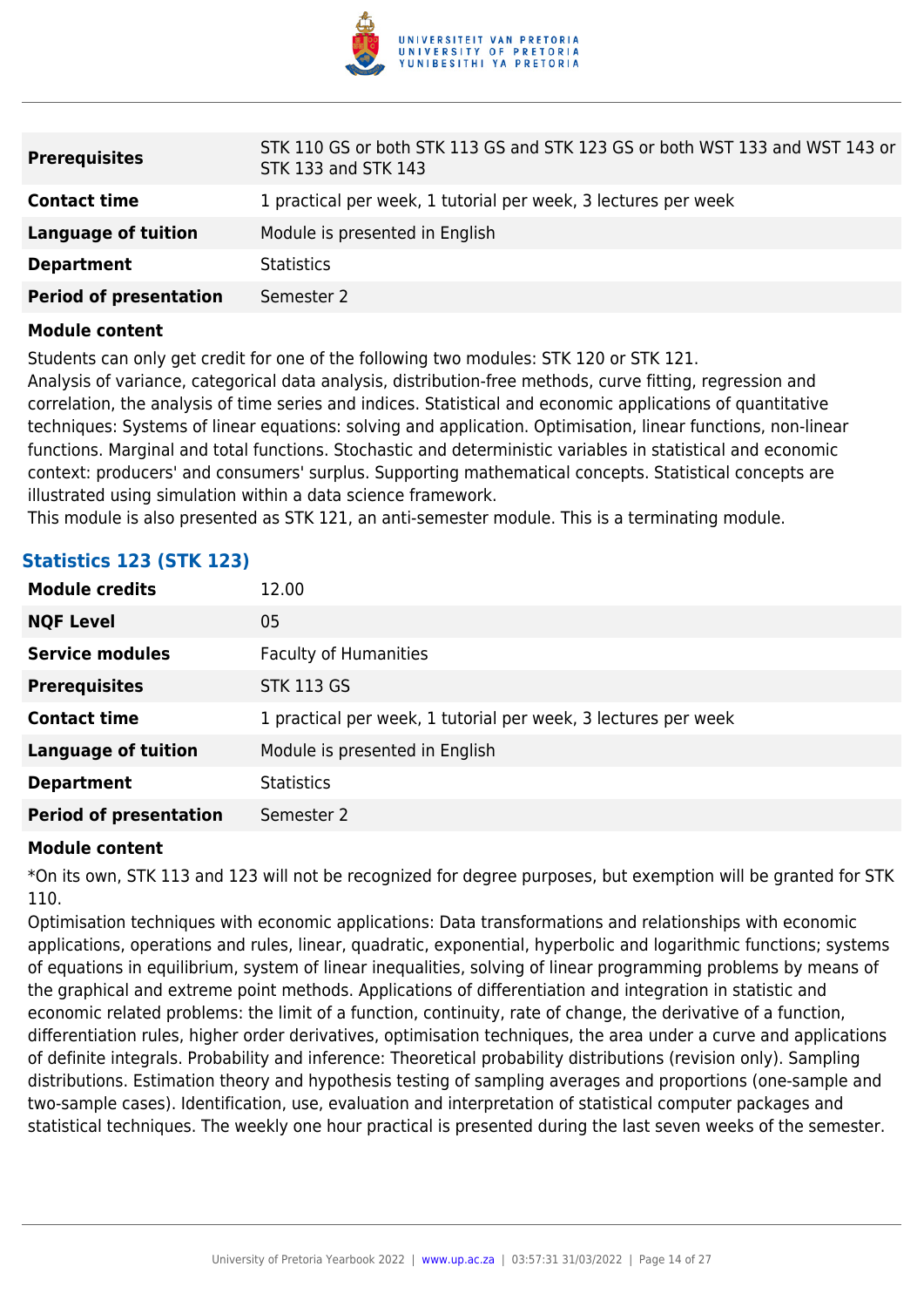

## Curriculum: Year 2

## **Minimum credits: 141**

On second year level, students should choose either Political Science **or** International Relations.

## **Core modules**

## **International relations 210 (IPL 210)**

| <b>Module credits</b>         | 20.00                                       |
|-------------------------------|---------------------------------------------|
| <b>NQF Level</b>              | 06                                          |
| <b>Service modules</b>        | Faculty of Economic and Management Sciences |
| <b>Prerequisites</b>          | PTO 101 (GS)                                |
| <b>Contact time</b>           | 3 lectures per week                         |
| <b>Language of tuition</b>    | Module is presented in English              |
| <b>Department</b>             | <b>Political Sciences</b>                   |
| <b>Period of presentation</b> | Semester 1                                  |

#### **Module content**

International theory and organisation

What causes war and peace? Can international order and justice be reconciled? Does the international structure matter? The answers depend on the theoretical lenses through which world politics are viewed. An overview is provided of competing theoretical perspectives of international relations. It includes mainstream and alternative perspectives, as well as the underlying ideas, theories and variants of each. These theories also propose different approaches to global peace, amongst others peace through international organisation. A comprehensive analysis is made of selected international organisations with a universal or regional scope, such as the United Nations, the African Union and the Southern African Development Community, and of international law that underpins these organisations and their activities.

## **International relations 220 (IPL 220)**

| <b>Module credits</b>         | 20.00                                              |
|-------------------------------|----------------------------------------------------|
| <b>NQF Level</b>              | 06                                                 |
| <b>Service modules</b>        | <b>Faculty of Economic and Management Sciences</b> |
| <b>Prerequisites</b>          | PTO 101 (GS), IPL 210(GS)                          |
| <b>Contact time</b>           | 3 lectures per week                                |
| <b>Language of tuition</b>    | Module is presented in English                     |
| <b>Department</b>             | <b>Political Sciences</b>                          |
| <b>Period of presentation</b> | Semester 2                                         |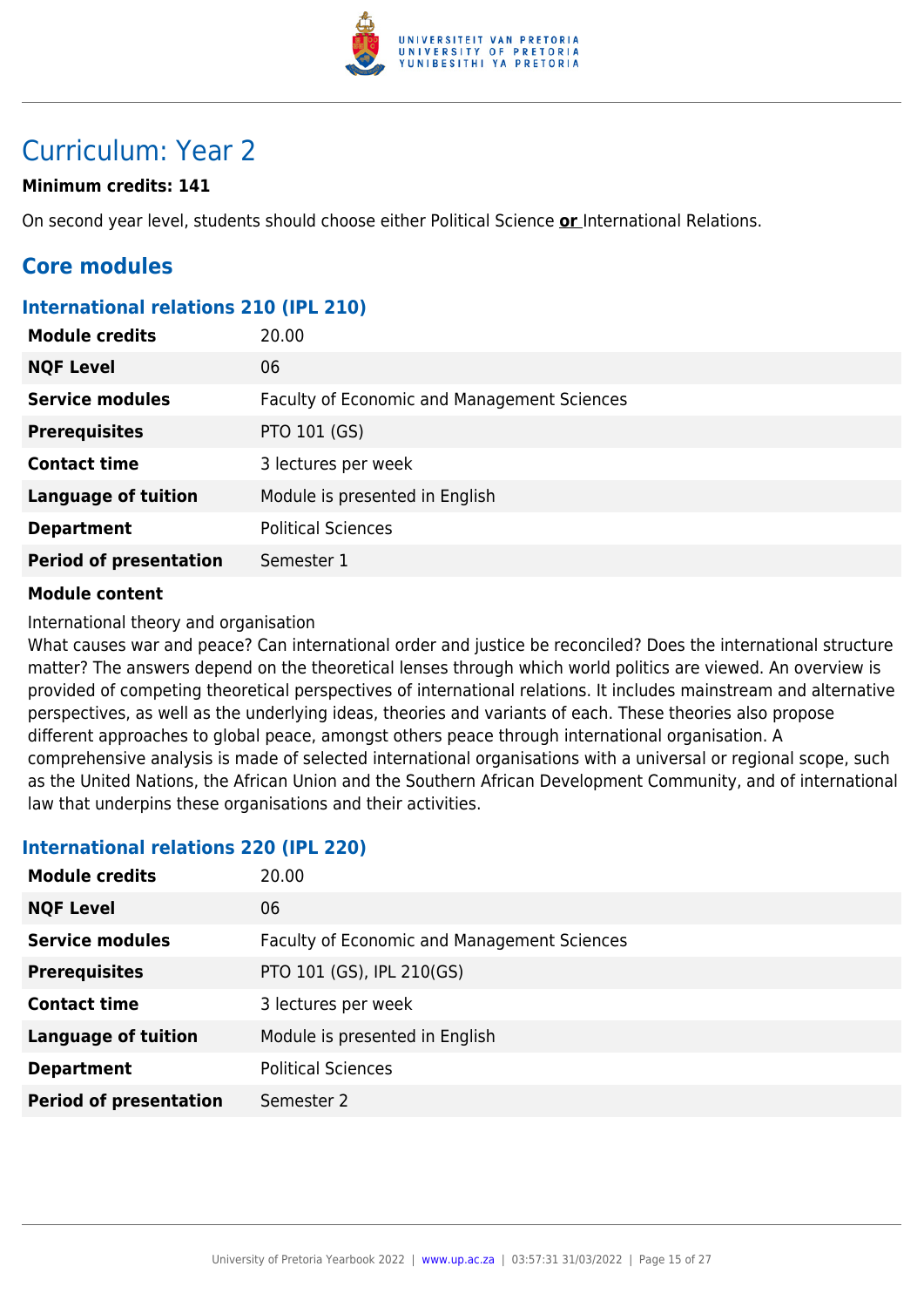

Foreign policy and diplomacy

A short introduction to the study of foreign policy is followed by an explanation of the use of the comparative method and a framework for foreign policy analysis and evaluation. This allows for a comparative study of the foreign policies of selected states from the major regions of the world, amongst others of South African foreign policy. In each case study the policy environment, the formulation and implementation processes, as well as the substance of the particular state's foreign policy are covered. Thereafter the focus narrows to diplomacy: the oldest, most versatile and universally used instrument of foreign policy. The nature, history, modes of diplomacy and legal framework of the institution are explored. Examples are drawn from global practice, with specific consideration of the evolution of diplomatic practice within the African and South African context.

## **Communication management 281 (KOB 281)**

| <b>Module credits</b>         | 5.00                           |
|-------------------------------|--------------------------------|
| <b>NQF Level</b>              | 07                             |
| <b>Contact time</b>           | 3 lectures per week            |
| <b>Language of tuition</b>    | Module is presented in English |
| <b>Department</b>             | <b>Business Management</b>     |
| <b>Period of presentation</b> | Quarter 1                      |
|                               |                                |

## **Module content**

\*Module content will be adapted in accordance with the appropriate degree programme. Only one of KOB 281– 284 may be taken as a module where necessary for a programme.

Applied business communication skills

Acquiring basic business communication skills will enhance the capabilities of employees, managers and leaders in the business environment. An overview of applied skills on the intrapersonal, dyadic, interpersonal, group (team), organisational, public and mass communication contexts is provided. The practical part of the module (for example, the writing of business reports and presentation skills) concentrates on the performance dimensions of these skills as applied to particular professions.

## **Public administration 212 (PAD 212)**

| <b>Module credits</b>         | 16.00                                          |
|-------------------------------|------------------------------------------------|
| <b>NQF Level</b>              | 06                                             |
| <b>Service modules</b>        | <b>Faculty of Humanities</b>                   |
| <b>Prerequisites</b>          | PAD 112 or PAD 122 with a GS in the other      |
| <b>Contact time</b>           | 3 lectures per week                            |
| <b>Language of tuition</b>    | Module is presented in English                 |
| <b>Department</b>             | School of Public Management and Administration |
| <b>Period of presentation</b> | Semester 1                                     |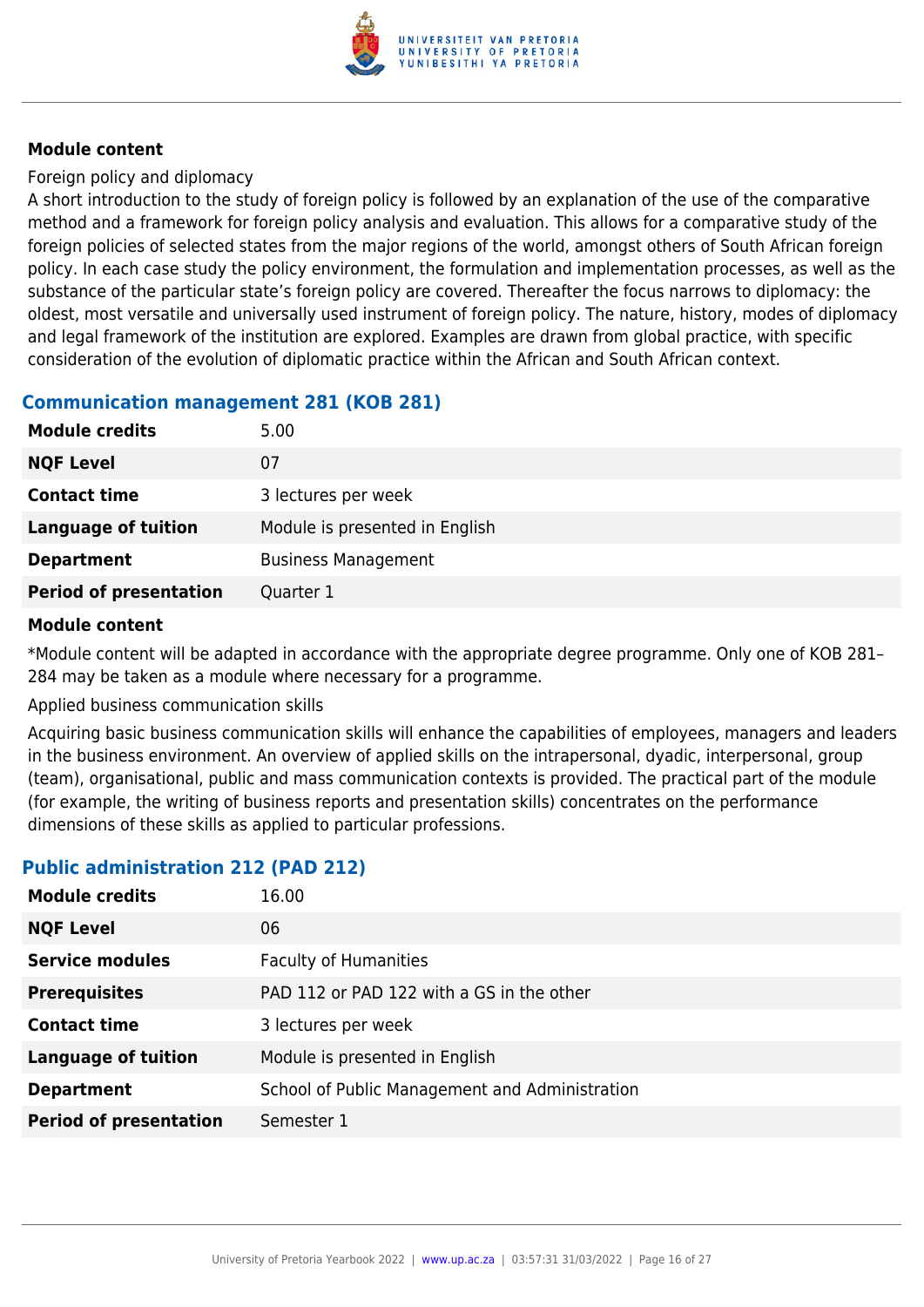

This module in public administration constitutes an in-depth analysis of the generic administrative functions, including, policy making, organising, financing, staffing and control. Students will thus be equipped with knowledge and skills related to government strategic planning, policy-making and decision-making, budgeting, public procurement, human resource management functions and employment legislation impacting on human resources within public organisations.

## **Public administration 222 (PAD 222)**

| <b>Module credits</b>         | 16.00                                          |
|-------------------------------|------------------------------------------------|
| <b>NQF Level</b>              | 06                                             |
| <b>Service modules</b>        | <b>Faculty of Humanities</b>                   |
| <b>Prerequisites</b>          | <b>PAD 212 GS</b>                              |
| <b>Contact time</b>           | 3 lectures per week                            |
| <b>Language of tuition</b>    | Module is presented in English                 |
| <b>Department</b>             | School of Public Management and Administration |
| <b>Period of presentation</b> | Semester 2                                     |

#### **Module content**

This module in public administration introduces the student to the process of planning, executing and evaluating research in the public sector. Students will be enabled to identify, plan, execute and present a research project. This is a service learning module and as such students will be expected to complete approximately 15 hours service learning and submit a portfolio as part of their formal assessment.

| <b>Module credits</b>         | 20.00                                              |
|-------------------------------|----------------------------------------------------|
| <b>NQF Level</b>              | 06                                                 |
| <b>Service modules</b>        | <b>Faculty of Economic and Management Sciences</b> |
| <b>Prerequisites</b>          | PTO 101(GS)                                        |
| <b>Contact time</b>           | 3 lectures per week                                |
| <b>Language of tuition</b>    | Module is presented in English                     |
| <b>Department</b>             | <b>Political Sciences</b>                          |
| <b>Period of presentation</b> | Semester 1                                         |
|                               |                                                    |

## **Political science 210 (STL 210)**

#### **Module content**

Political dynamics (Micro)

The study of the theory and practice of behavioural phenomena in politics. With reference to appropriate examples, the emphasis is on the study of political culture, leadership, communication, interests groups, parties and party systems; on elections, electoral systems, voting behaviour; and on public opinion and direct popular control techniques.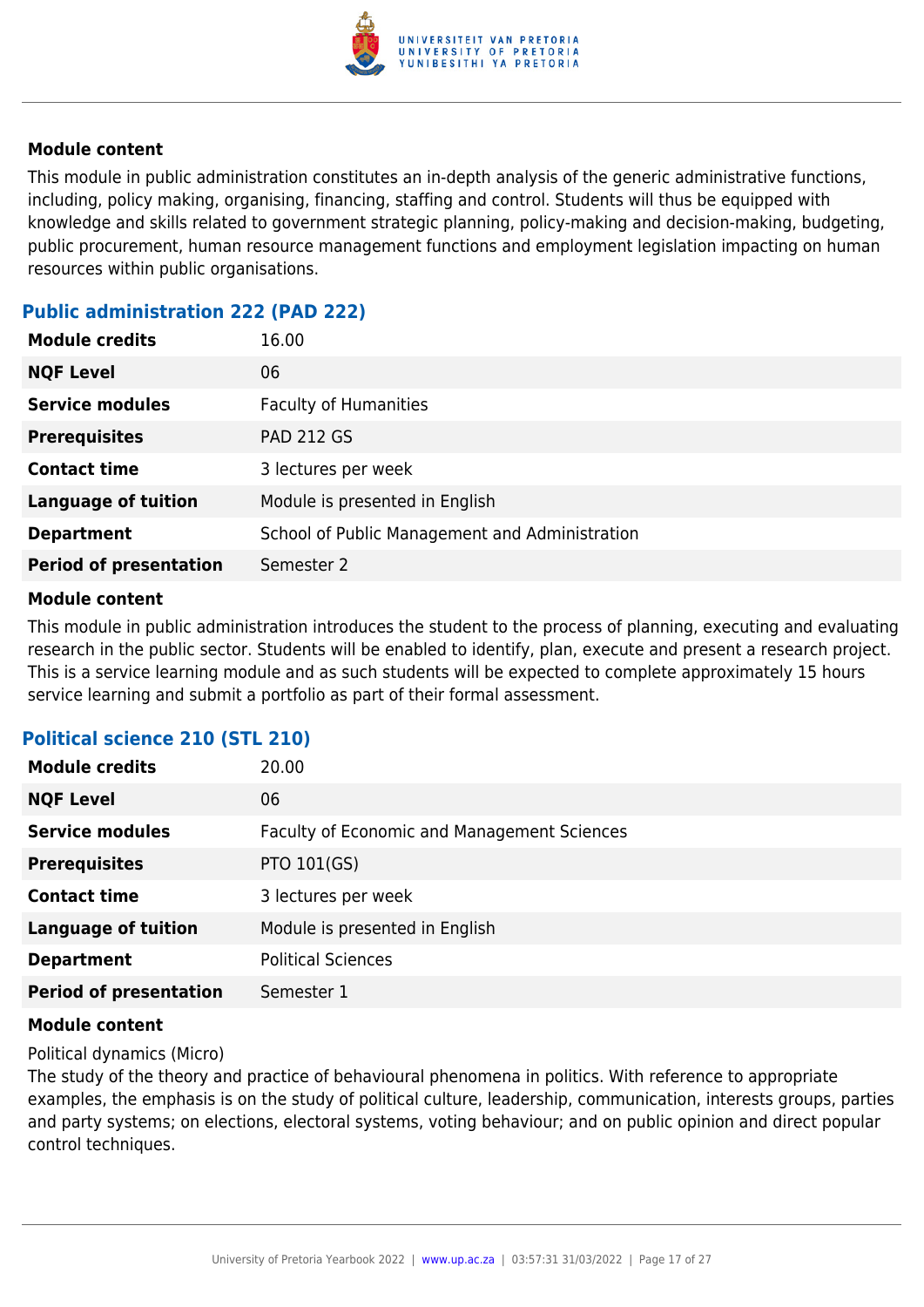

## **Political science 220 (STL 220)**

| <b>Module credits</b>         | 20.00                                       |
|-------------------------------|---------------------------------------------|
| <b>NQF Level</b>              | 06                                          |
| <b>Service modules</b>        | Faculty of Economic and Management Sciences |
| <b>Prerequisites</b>          | PTO 101 (GS), STL 210(GS)                   |
| <b>Contact time</b>           | 3 lectures per week                         |
| <b>Language of tuition</b>    | Module is presented in English              |
| <b>Department</b>             | <b>Political Sciences</b>                   |
| <b>Period of presentation</b> | Semester 2                                  |
|                               |                                             |

#### **Module content**

Political dynamics (Macro)

A theoretical basis and framework is provided for the description, analysis and classification of political and policy problems. The emphasis is on the nature of the state, governance and conflict in Africa. Amongst others a study is made of the issues of colonialism and post-colonialism, democratisation, authoritarianism and the development of the state in Africa, in the context of a globalising world.

## **Elective modules**

## **Industrial and organisational psychology 214 (BDO 214)**

| <b>Module credits</b>         | 16.00                          |
|-------------------------------|--------------------------------|
| <b>NQF Level</b>              | 06                             |
| <b>Prerequisites</b>          | <b>BDO 121</b>                 |
| <b>Contact time</b>           | 3 lectures per week            |
| <b>Language of tuition</b>    | Module is presented in English |
| <b>Department</b>             | Human Resource Management      |
| <b>Period of presentation</b> | Semester 1                     |

#### **Module content**

## **Part 1: Organisational Behaviour I**

This section will provide an introduction to the foundations and principles of Organisational Behaviour (OB) as well as the challenges and opportunities for OB. In addition, specific attention will be paid to contemporary theories of motivation, job design, employee involvement and reward programmes. The various leadership theories will be covered. The effect of power and politics in the organisation will be studied, alongside conflict and negotiation skills.

#### **Part 2: Organisational behaviour II**

The behavioural basis for organisational structuring and organisation design will be addressed. Organisational culture as well as the approaches to organisational change will be covered. Sustainability from an organisational perspective will be discussed as well.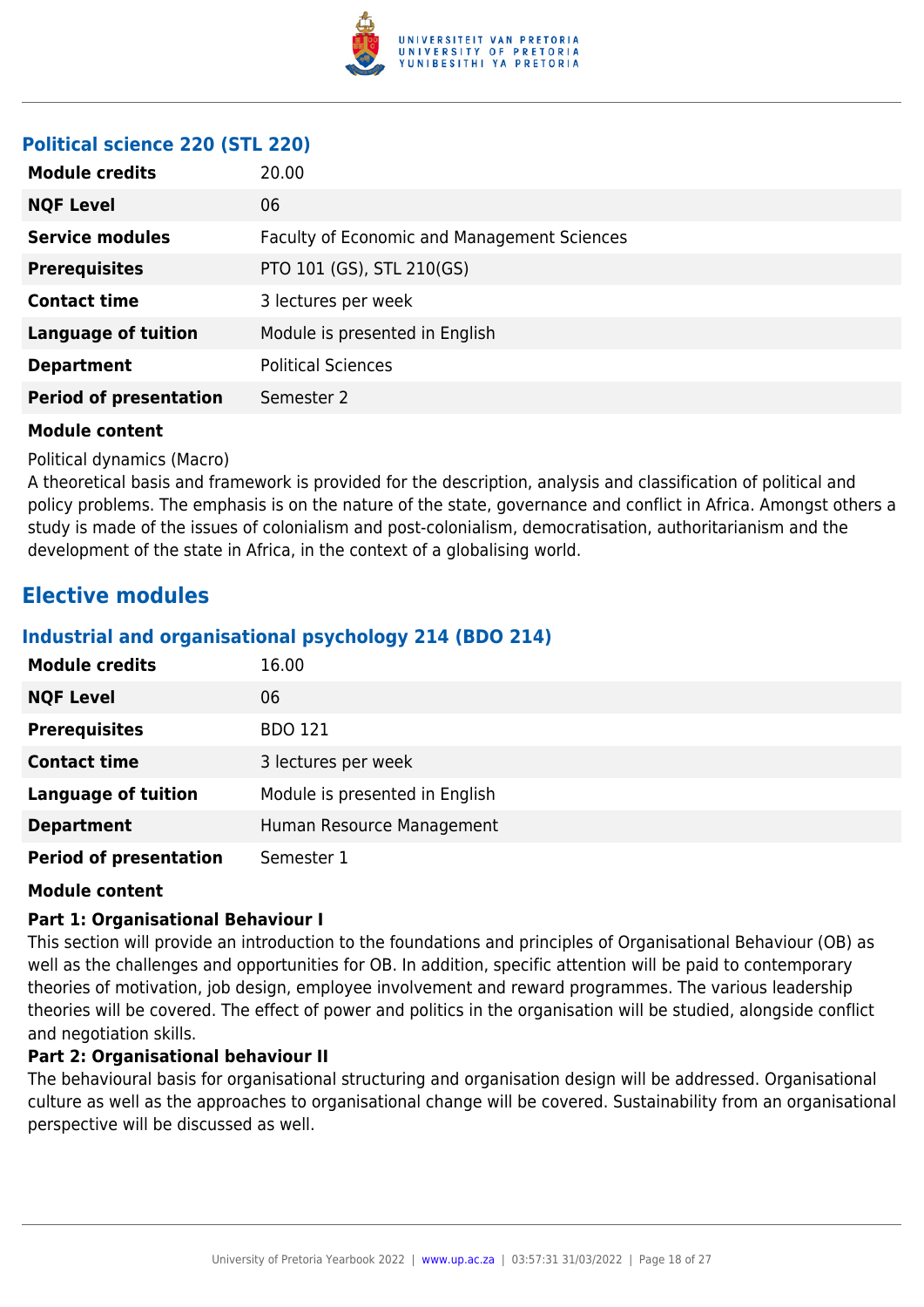

## **Industrial and organisational psychology 224 (BDO 224)**

| <b>Module credits</b>         | 16.00                          |
|-------------------------------|--------------------------------|
| <b>NQF Level</b>              | 06                             |
| <b>Prerequisites</b>          | <b>BDO 121</b>                 |
| <b>Contact time</b>           | 3 lectures per week            |
| <b>Language of tuition</b>    | Module is presented in English |
| <b>Department</b>             | Human Resource Management      |
| <b>Period of presentation</b> | Semester 2                     |

#### **Module content**

#### **Part 1: Employee health and ergonomics**

This section focuses on actual and important aspects of safety and health management in organisations, as well as the nature and role of ergonomics therein. Specific health, safety and wellness issues such as stress and burnout, substance abuse, deceases, accidents and injuries as well as workplace bullying, violence, trauma and sexual harassment will be addressed. Furthermore employee wellness programmes will be discussed.

#### **Part 2: Personality**

This section discusses the various personality and social identity theories as they exist within the meta- theory of psychology. The unconscious processes of personality, the trait and social identity theories of personality are examined thoroughly. To close off this module we have a look at diverse social identities within the workplace in a social and cultural context.

| <b>Module credits</b>         | 16.00                                                                                                                                                                                                                                                              |
|-------------------------------|--------------------------------------------------------------------------------------------------------------------------------------------------------------------------------------------------------------------------------------------------------------------|
| <b>NQF Level</b>              | 06                                                                                                                                                                                                                                                                 |
| <b>Service modules</b>        | Faculty of Engineering, Built Environment and Information Technology<br><b>Faculty of Education</b><br><b>Faculty of Humanities</b><br>Faculty of Natural and Agricultural Sciences                                                                                |
| <b>Prerequisites</b>          | EKN 110 GS & EKN 120 OR EKN 113 GS & EKN 123; & STK 110 GS OR STK 113 &<br>STK 123 & STK 120/121 or concurrently registered for STK 120/121 OR WST 111<br>& WST121 are prerequisites instead of STK 120/121 or WST 111 and concurrently<br>registered for WST 121. |
| <b>Contact time</b>           | 3 lectures per week                                                                                                                                                                                                                                                |
| <b>Language of tuition</b>    | Module is presented in English                                                                                                                                                                                                                                     |
| <b>Department</b>             | Economics                                                                                                                                                                                                                                                          |
| <b>Period of presentation</b> | Semester 1                                                                                                                                                                                                                                                         |

#### **Economics 214 (EKN 214)**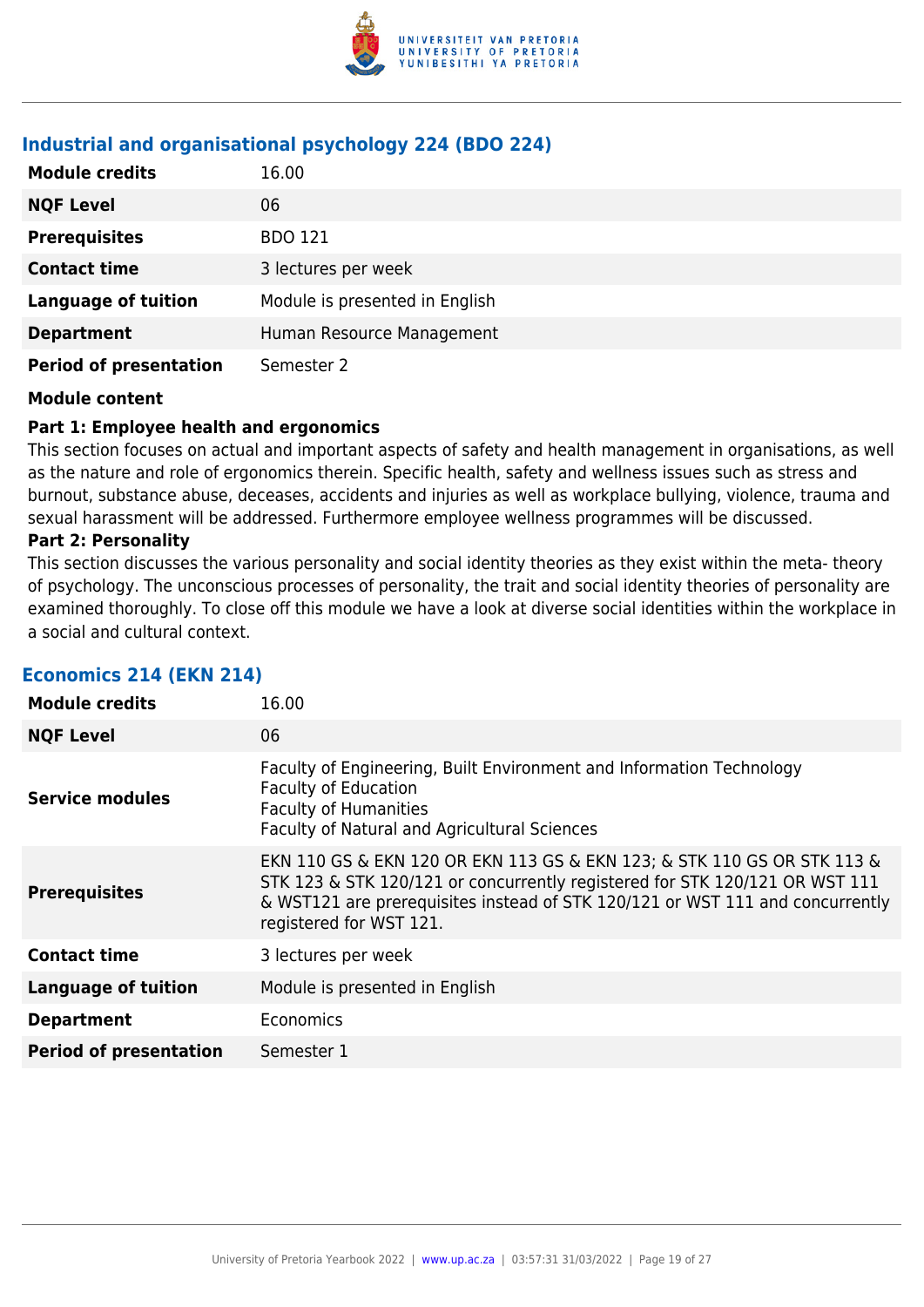

#### Macroeconomics

From Wall and Bay Street to Diagonal Street: a thorough understanding of the mechanisms and theories explaining the workings of the economy is essential. Macroeconomic insight is provided on the real market, the money market, two market equilibrium, monetarism, growth theory, cyclical analysis, inflation, Keynesian general equilibrium analysis and fiscal and monetary policy issues.

## **Economics 234 (EKN 234)**

| <b>Module credits</b>         | 16.00                                                                                                                                                                               |
|-------------------------------|-------------------------------------------------------------------------------------------------------------------------------------------------------------------------------------|
| <b>NQF Level</b>              | 07                                                                                                                                                                                  |
| <b>Service modules</b>        | Faculty of Engineering, Built Environment and Information Technology<br><b>Faculty of Education</b><br><b>Faculty of Humanities</b><br>Faculty of Natural and Agricultural Sciences |
| <b>Prerequisites</b>          | EKN 214 and STK 120/121 or WST 121 OR concurrently registered for STK<br>120/121 or WST 121.                                                                                        |
| <b>Contact time</b>           | 3 lectures per week                                                                                                                                                                 |
| <b>Language of tuition</b>    | Module is presented in English                                                                                                                                                      |
| <b>Department</b>             | <b>Economics</b>                                                                                                                                                                    |
| <b>Period of presentation</b> | Semester 2                                                                                                                                                                          |
|                               |                                                                                                                                                                                     |

#### **Module content**

#### Macroeconomics

Application of the principles learned in EKN 214 on the world we live in. We look at international markets and dynamic macroeconomic models, and familiarise the students with the current macroeconomic policy debates. We also take a look at the latest macroeconomic research in the world. The course includes topics of the mathematical and econometric analysis of macroeconomic issues.

## **Public management 210 (OPB 210)**

| <b>Module credits</b>         | 22.00                                          |
|-------------------------------|------------------------------------------------|
| <b>NQF Level</b>              | 06                                             |
| <b>Contact time</b>           | 3 days - 8 hours per day                       |
| Language of tuition           | Module is presented in English                 |
| <b>Department</b>             | School of Public Management and Administration |
| <b>Period of presentation</b> | Semester 1                                     |

#### **Module content**

\*Only available to BAdmin in Public Management (Option: Public Administration) students. Public management functions including planning, organising, leading and control. Public management challenges in the South African public sector. The role of the public sector junior and senior manager in a developmental landscape.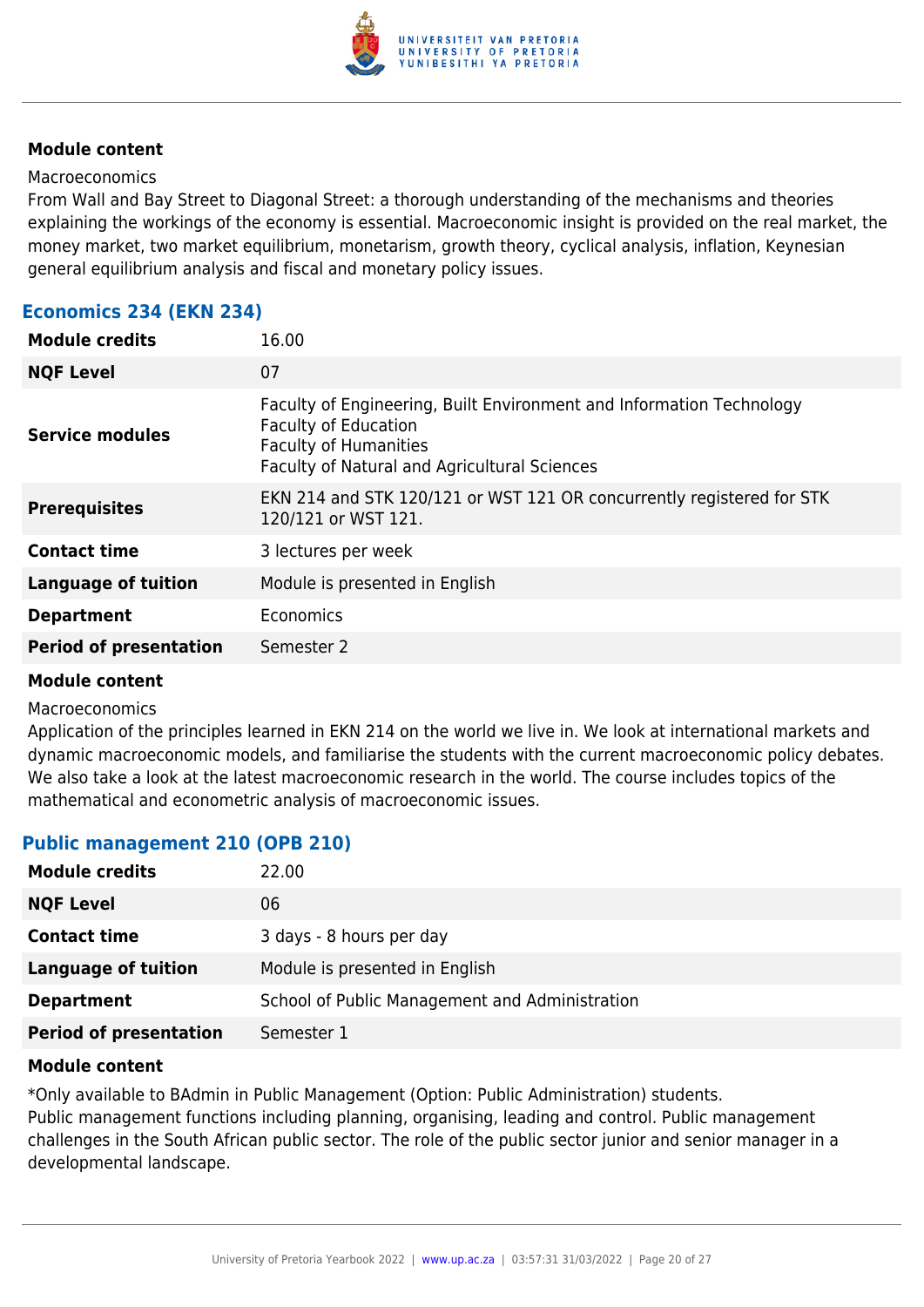

## Curriculum: Final year

## **Minimum credits: 140**

On third year level, students should choose either Political Science **or** International Relations.

## **Core modules**

## **International relations 310 (IPL 310)**

| <b>NQF Level</b><br>07                                                       |  |
|------------------------------------------------------------------------------|--|
| <b>Service modules</b><br><b>Faculty of Economic and Management Sciences</b> |  |
| <b>Prerequisites</b><br>PTO 101, IPL 210(GS), 220(GS)                        |  |
| <b>Contact time</b><br>3 lectures per week                                   |  |
| <b>Language of tuition</b><br>Module is presented in English                 |  |
| <b>Political Sciences</b><br><b>Department</b>                               |  |
| <b>Period of presentation</b><br>Semester 1                                  |  |

#### **Module content**

International political economy

The nature and functioning of the international contemporary political-economic order are analysed against the background of the process of globalisation. The focus is on the interaction of political and economic trends and issues such as the economic importance and political impact of regional trade blocs; the debt burden of states; international aid; the role and influence of multinational corporations; and the transfer of technology to lessdeveloped countries; the rise of new economic powers in the Global South; and global economic governance.

## **International relations 320 (IPL 320)**

| <b>Module credits</b>         | 30.00                                              |
|-------------------------------|----------------------------------------------------|
| <b>NQF Level</b>              | 07                                                 |
| <b>Service modules</b>        | <b>Faculty of Economic and Management Sciences</b> |
| <b>Prerequisites</b>          | PTO 101, IPL 210(GS), 220(GS), 310(GS)             |
| <b>Contact time</b>           | 3 lectures per week                                |
| <b>Language of tuition</b>    | Module is presented in English                     |
| <b>Department</b>             | <b>Political Sciences</b>                          |
| <b>Period of presentation</b> | Semester 2                                         |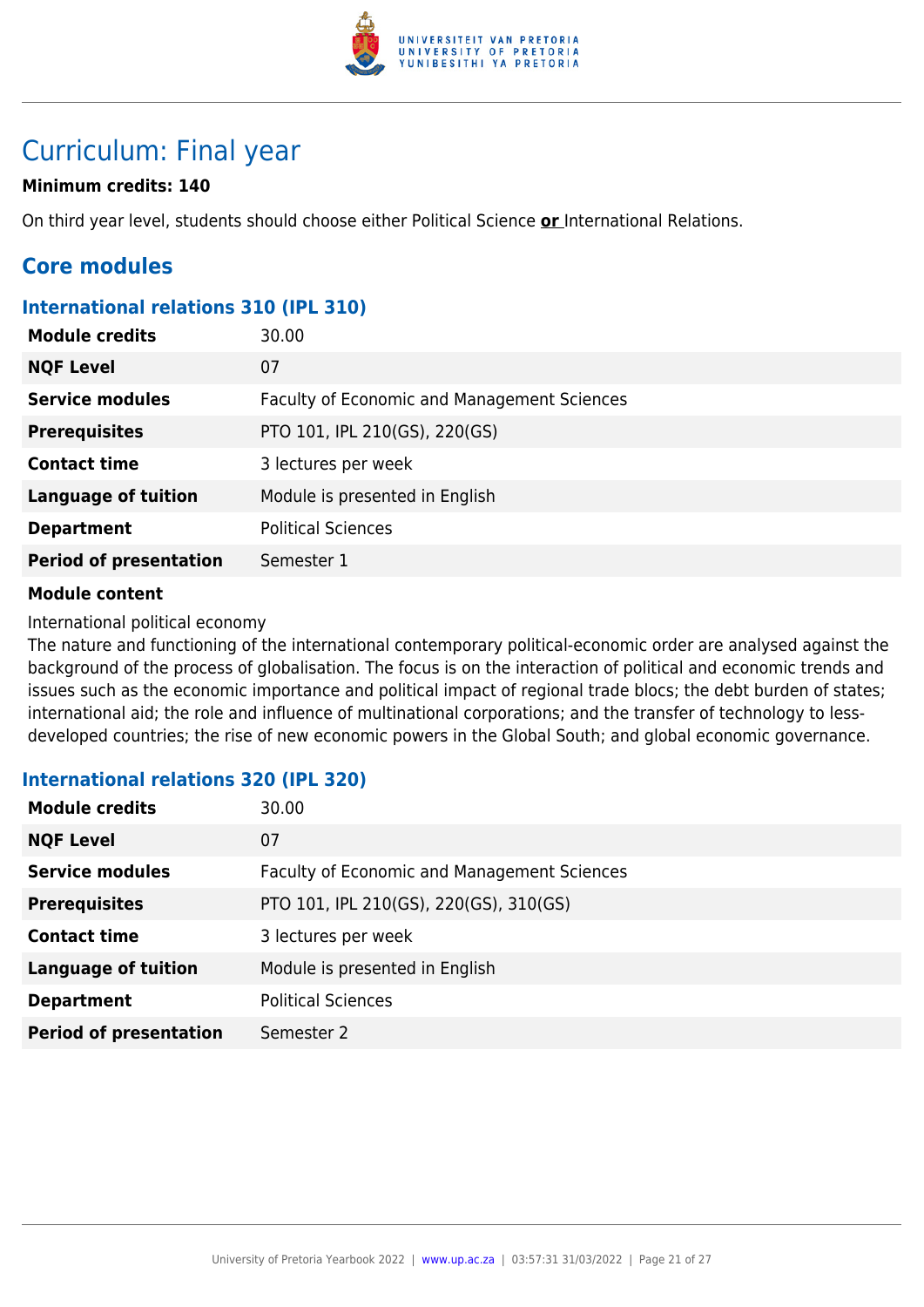

Security and strategic studies

A study of traditional and contemporary approaches to security and strategy. Attention is paid to new theories on war, security and strategy; military and non-military security issues and threats; the national security of developing states; as well as the relationship between policy, strategy and tactics. The latter includes an introductory overview of the nature, levels, patterns, forms and instruments of strategy, and the laws of war. The national, regional and continental security situation in Africa and modes of multilateral security cooperation in particular are analysed, also in relation to extra-continental trends. Regarding the aforesaid, emphasis is placed on the legal and institutional framework, national security policy and strategic posture of South Africa.

## **Public administration 312 (PAD 312)**

| <b>Module credits</b>         | 20.00                                                       |
|-------------------------------|-------------------------------------------------------------|
| <b>NQF Level</b>              | 07                                                          |
| <b>Service modules</b>        | <b>Faculty of Humanities</b>                                |
| <b>Prerequisites</b>          | PAD 112, PAD 122, PAD 212 or PAD 222 with a GS in the other |
| <b>Contact time</b>           | 3 lectures per week                                         |
| <b>Language of tuition</b>    | Module is presented in English                              |
| <b>Department</b>             | School of Public Management and Administration              |
| <b>Period of presentation</b> | Semester 1                                                  |

#### **Module content**

This module in public administration is designed specifically to assist students to have a better understanding regarding the depth, origin and development of ethics in public service and administration. The emphasis here is on building responsive public servants whose duties and responsibilities do not only encourage the effective and efficient functioning of public organisations in an aim to facilitate better service delivery to all, but also apply ethical personal and organisational codes and standards in their daily operational activities. The purpose of this module is to enable the student to apply, synthesise and abstract theory into practice for a better public service of the future.

## **Public administration 322 (PAD 322)**

| <b>Module credits</b>         | 20.00                                          |
|-------------------------------|------------------------------------------------|
| <b>NQF Level</b>              | 07                                             |
| <b>Service modules</b>        | <b>Faculty of Humanities</b>                   |
| <b>Prerequisites</b>          | <b>PAD 312 GS</b>                              |
| <b>Contact time</b>           | 3 lectures per week                            |
| <b>Language of tuition</b>    | Module is presented in English                 |
| <b>Department</b>             | School of Public Management and Administration |
| <b>Period of presentation</b> | Semester 2                                     |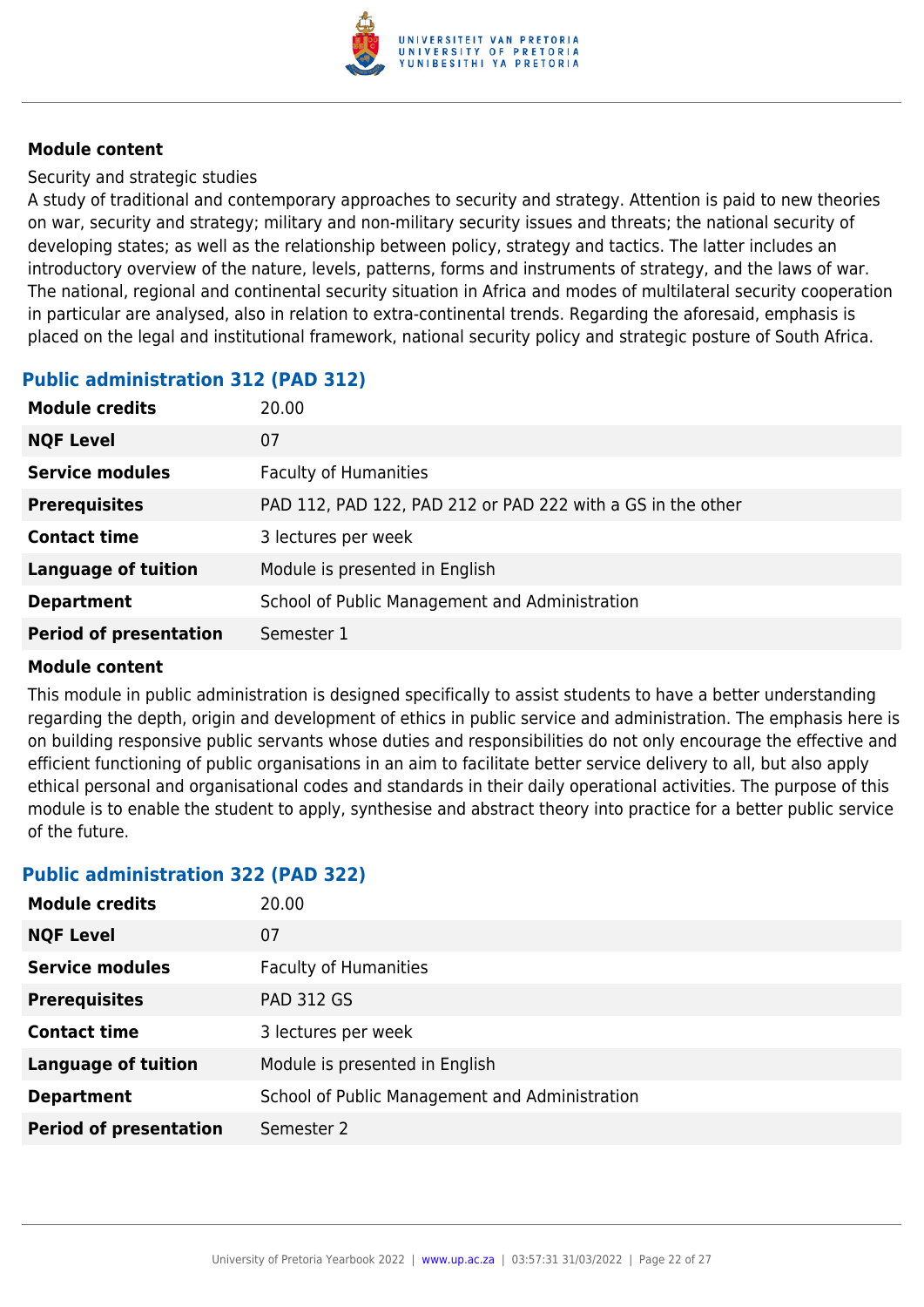

This module on public administration is designed to broaden the view of students on the understanding of the origin and development of administrative systems. The emphasis is on the practical application of knowledge to problems of developing societies. Increasing global interdependence require scholarly interest in comparative public administration. A motivating force for comparative Public administration is the search for discovering regularities in administrative processes and behaviours throughout the human experience, irrespective of place and time.

## **Political science 310 (STL 310)**

| <b>Module credits</b>         | 30.00                                                                              |
|-------------------------------|------------------------------------------------------------------------------------|
| <b>NQF Level</b>              | 07                                                                                 |
| <b>Service modules</b>        | <b>Faculty of Economic and Management Sciences</b><br><b>Faculty of Humanities</b> |
| <b>Prerequisites</b>          | PTO 101, STL 210(GS), 220(GS)                                                      |
| <b>Contact time</b>           | 3 lectures per week                                                                |
| <b>Language of tuition</b>    | Module is presented in English                                                     |
| <b>Department</b>             | <b>Political Sciences</b>                                                          |
| <b>Period of presentation</b> | Semester 1                                                                         |

#### **Module content**

#### Political theory

A theoretical and normative study of political ideas. This includes the study of key political thinkers such as Plato, Thomas Hobbes and John Rawls as well as the contemporary manifestations of ideologies such as liberalism, socialism, conservatism and nationalism. This normative assessment of politics concludes with a critical evaluation of the development, nature and practical value of prominent democratic theories including participatory, legal, and deliberative democracy.

## **Political science 320 (STL 320)**

| <b>Module credits</b>         | 30.00                                       |
|-------------------------------|---------------------------------------------|
| <b>NQF Level</b>              | 07                                          |
| <b>Service modules</b>        | Faculty of Economic and Management Sciences |
| <b>Prerequisites</b>          | PTO 101, STL 210(GS), STL 220(GS), 310(GS)  |
| <b>Contact time</b>           | 3 lectures per week                         |
| <b>Language of tuition</b>    | Module is presented in English              |
| <b>Department</b>             | <b>Political Sciences</b>                   |
| <b>Period of presentation</b> | Semester 2                                  |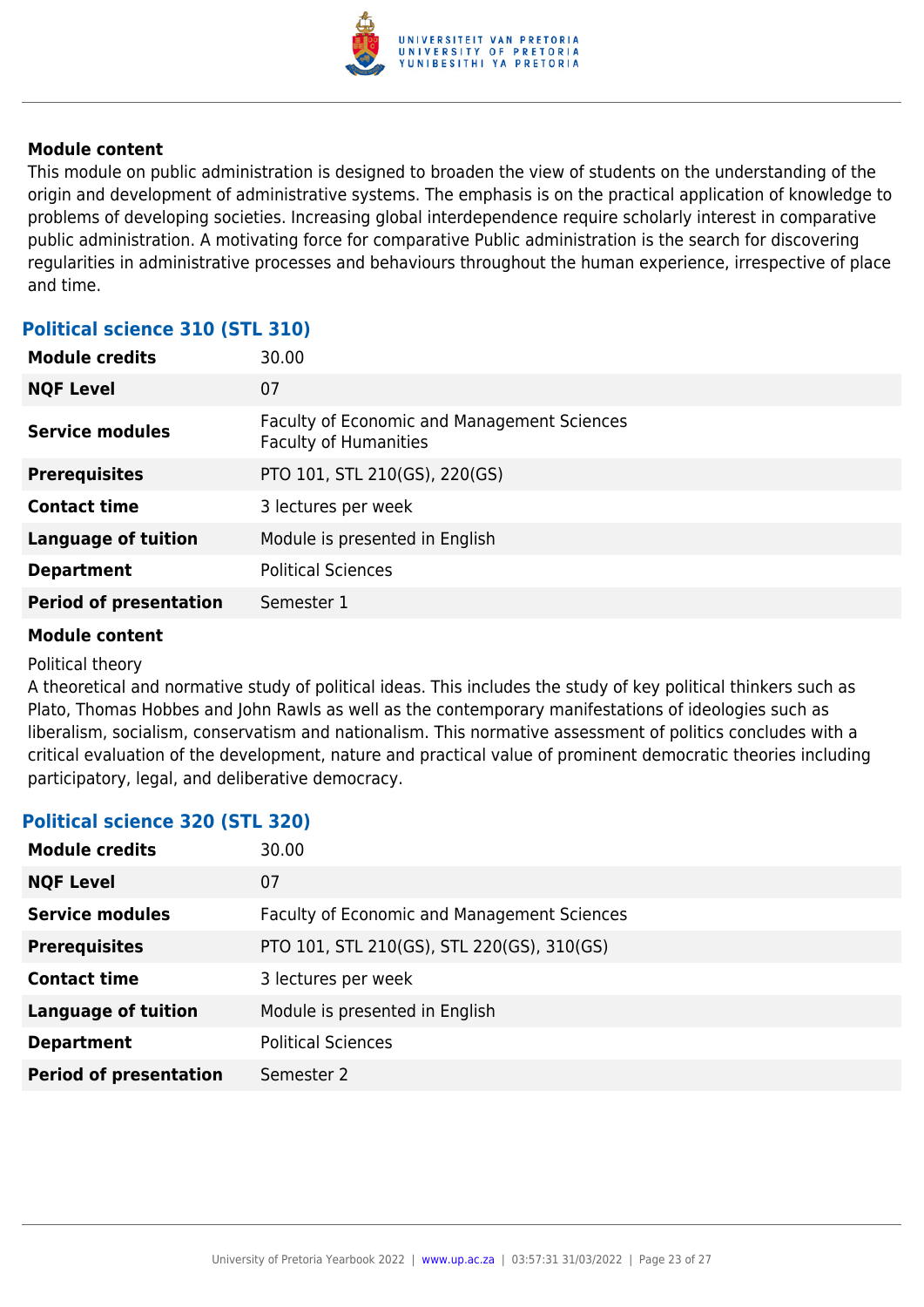

Part 1: Democratic studies

A high level critical analysis of democratic theory and practice. The analysis of democratic theory will include themes such as classical, radical, deliberative and feminist perspectives. The analysis of democratic practice will include aspects such as democratisation, democratic consolidation, democratic citizenship and society, the role and importance of civil society, the institutions and procedures for democracy and "good governance". Part 2: Political analysis

The methods and practice of political analysis is the focus of study. The principles and problems underpinning different approaches and methods of political analysis are described and explained. This includes the nature, methods and use of comparative analysis, forecasting, risk analysis, performance evaluation and the political audit. These analytical methods are positioned in a political and policy context, with emphasis on practical application. Applicable examples and case studies are used throughout.

## **Elective modules**

## **Industrial and organisational psychology 319 (BDO 319)**

| <b>Module credits</b>         | 20.00                                                                              |
|-------------------------------|------------------------------------------------------------------------------------|
| <b>NQF Level</b>              | 07                                                                                 |
| <b>Service modules</b>        | <b>Faculty of Health Sciences</b>                                                  |
| <b>Prerequisites</b>          | BDO 110, 120; BDO 219 GS, BDO 229 GS (except for Business Management<br>students). |
| <b>Contact time</b>           | 3 lectures per week                                                                |
| <b>Language of tuition</b>    | Module is presented in English                                                     |
| <b>Department</b>             | Human Resource Management                                                          |
| <b>Period of presentation</b> | Semester 1                                                                         |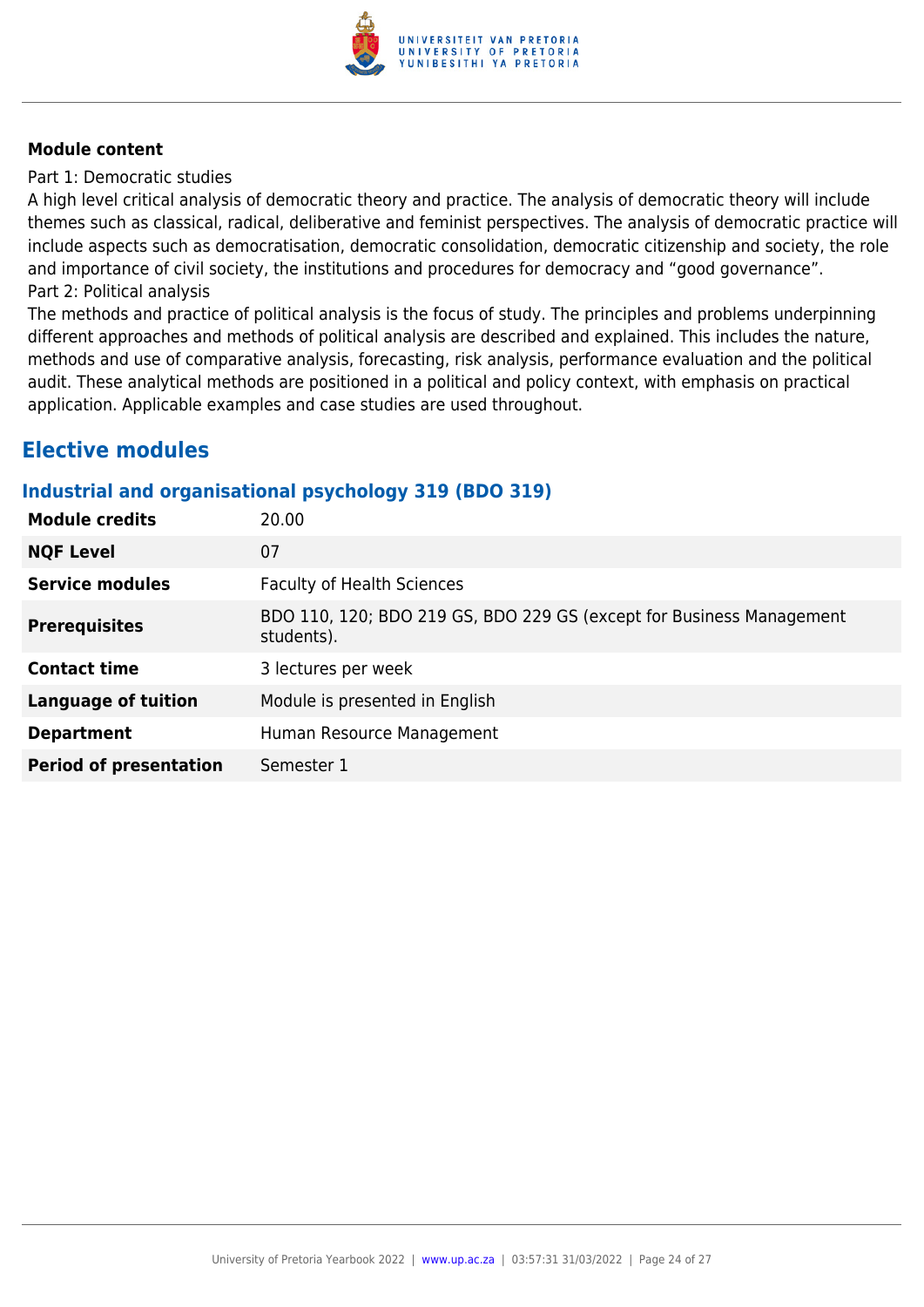

### **Part 1: The Human Resource Management environment**

This section will provide the necessary know-how on the management of a Human Resource (HR) office. This particular section provides an introduction to Human Resource Management (HRM). The environment and foundations of HR will be covered. Various HR system standard and function models including the SA Board for People Practices HR standards model will be explained. The focus will move to emerging HR practices to ensure "competence" such as competency -based HRM. Day-to-day HRM practices are addressed such as HR office administration and technology (HR information systems). This is followed by specific HRM functions such as job design and analysis and the managing of compensation and benefits. Recruitment and section process to ensure the placing of qualified employees in jobs will be covered.

#### **Part 2: Human Resources Provision**

This section builds on the foundation provided in part 1. This module assists with having the right people in the right jobs at the right time through effective HR planning (HRP). This includes provision of theory which will assist HR managers to address strategy-linked HRP. To be able to ensure return on investment (ROI), organisations must ensure effective assessing and development of qualified employees by implementing performance management (PM) practices. This module will assist the HR professionals with theory related to internal staffing and career management practices. The section closes by discussing the role of HRM in virtual organisations as well as presenting international HRM theory that will assist the HR professional in the managing of international HRM.

| <b>Module credits</b>         | 20.00                             |
|-------------------------------|-----------------------------------|
| <b>NQF Level</b>              | 07                                |
| <b>Service modules</b>        | <b>Faculty of Health Sciences</b> |
| <b>Prerequisites</b>          | <b>BDO 319 GS</b>                 |
| <b>Contact time</b>           | 3 lectures per week               |
| <b>Language of tuition</b>    | Module is presented in English    |
| <b>Department</b>             | Human Resource Management         |
| <b>Period of presentation</b> | Semester 2                        |

## **Industrial and organisational psychology 329 (BDO 329)**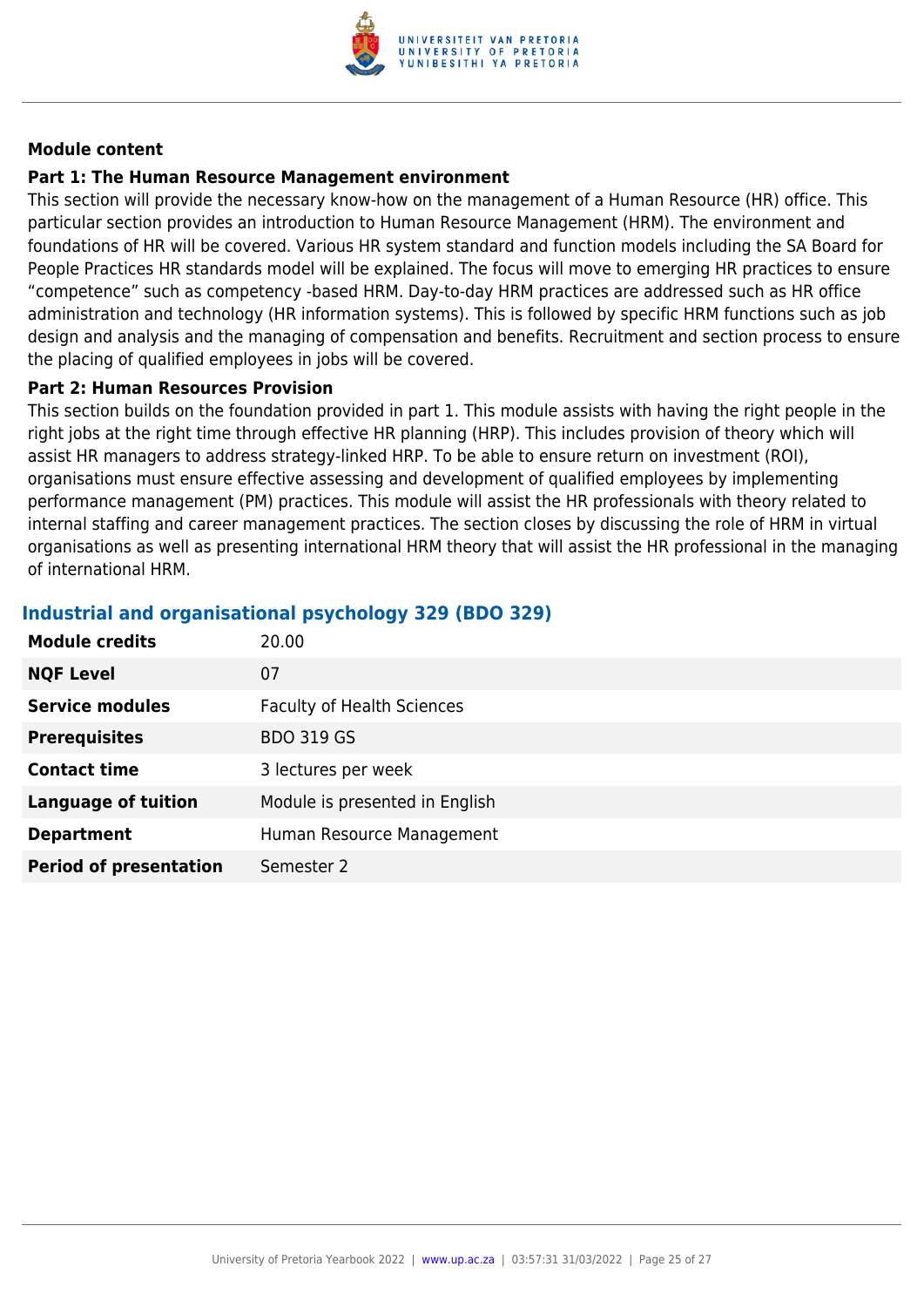

## **Part 1: The theoretical environment of Human Resource Development**

This section focuses on the management of Human Resource Development (HRD) practices in organisations. The information will assist students to be able to understand the importance of education, training and development in South Africa and why education, training and development centres are important. Managing training and development will be addressed under the following headings: Managing training and development (T&D) in organisations, including contemporary issues in HRD. The focus moves to the education, training and development (ETD) environment in South Africa. The administration of T&D in organisations and the relevant learning theories and principles that will be applicable to adult learning in the workplace will be discussed. This section closes with a discussion on employee onboarding and orientation.

## **Part 2: The practical environment of Human Resource Development**

This section will address learning related to determining training and development needs. Emphasis will be on aspects related to needs analysis, curriculum (programme) design and development, training interventions and presentation. The focus moves to learner assessment and programme evaluation.

## **Economics 310 (EKN 310)**

| <b>Module credits</b><br>20.00                                                                                                                                                                                |  |
|---------------------------------------------------------------------------------------------------------------------------------------------------------------------------------------------------------------|--|
| 07<br><b>NQF Level</b>                                                                                                                                                                                        |  |
| Faculty of Engineering, Built Environment and Information Technology<br><b>Faculty of Education</b><br><b>Service modules</b><br><b>Faculty of Humanities</b><br>Faculty of Natural and Agricultural Sciences |  |
| <b>Prerequisites</b><br>EKN 214, EKN 234 or EKN 224, EKN 244                                                                                                                                                  |  |
| <b>Contact time</b><br>1 discussion class per week, 2 lectures per week                                                                                                                                       |  |
| <b>Language of tuition</b><br>Module is presented in English                                                                                                                                                  |  |
| Economics<br><b>Department</b>                                                                                                                                                                                |  |
| <b>Period of presentation</b><br>Semester 1                                                                                                                                                                   |  |

#### **Module content**

Public finance

Role of government in the economy. Welfare economics and theory of optimality. Ways of correcting market failures. Government expenditure theories, models and programmes. Government revenue. Models on taxation, effects of taxation on the economy. Assessment of taxation from an optimality and efficiency point of view. South African perspective on public finance.

## **Economics 320 (EKN 320)**

| <b>Module credits</b>  | 20.00                                                                                                                                                                                      |
|------------------------|--------------------------------------------------------------------------------------------------------------------------------------------------------------------------------------------|
| <b>NQF Level</b>       | 07                                                                                                                                                                                         |
| <b>Service modules</b> | Faculty of Engineering, Built Environment and Information Technology<br><b>Faculty of Education</b><br><b>Faculty of Humanities</b><br><b>Faculty of Natural and Agricultural Sciences</b> |